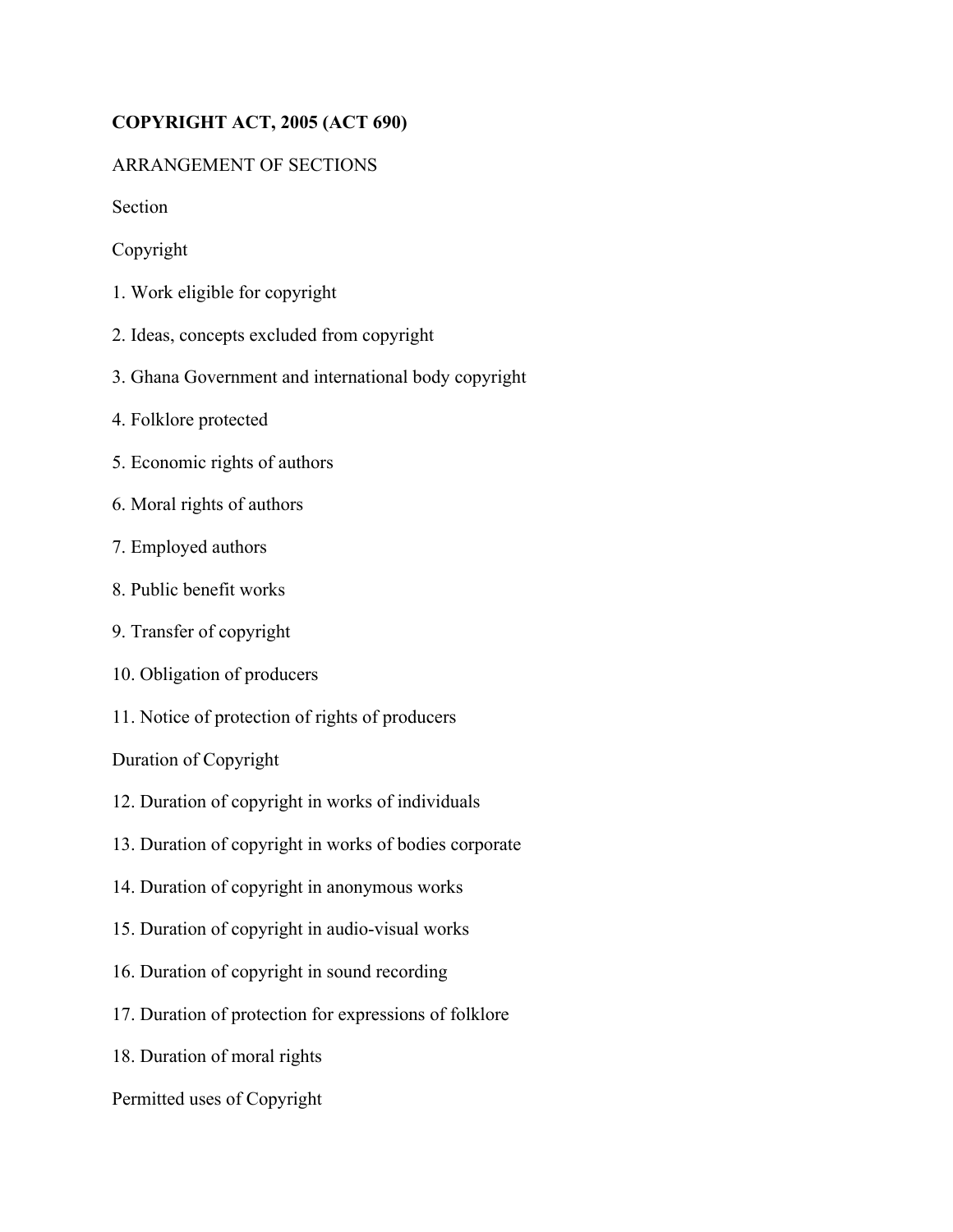- 19. Permitted use of work protected by copyright
- 20. Reproduction and adaptation of computer programs
- 21. Permitted use of protected copyright work by library or archive
- 22. Permitted use of work or publication of portrait in public interest events
- 23. Ephemeral recordings
- Copies of Sound Recordings, Mechanical Reproduction Rights of Composers
- 24. Production of copies of sound recordings
- Enforcement Provisions
- 25 Security device for sound and audio-visual recording
- 26. Importation of pre-recorded music and other copyright works
- 27. Levy on devices used for reproducing copyright materials

Protection of Performers and Broadcasting Organisations

- 28. Performer's rights
- 29. Duration of performer's right
- 30. Performers right to contract
- 31. Moral rights of a performer
- 32. Authorisation relating to broadcast
- 33. Broadcasting organisations
- 34. Programme carrying signals
- 35. Limitation on economic rights of performers and broadcasting organizations
- 36. Duration of rights of broadcasting organization
- 37. Public performance and use of copyright work
- General Provisions
- 38. The public domain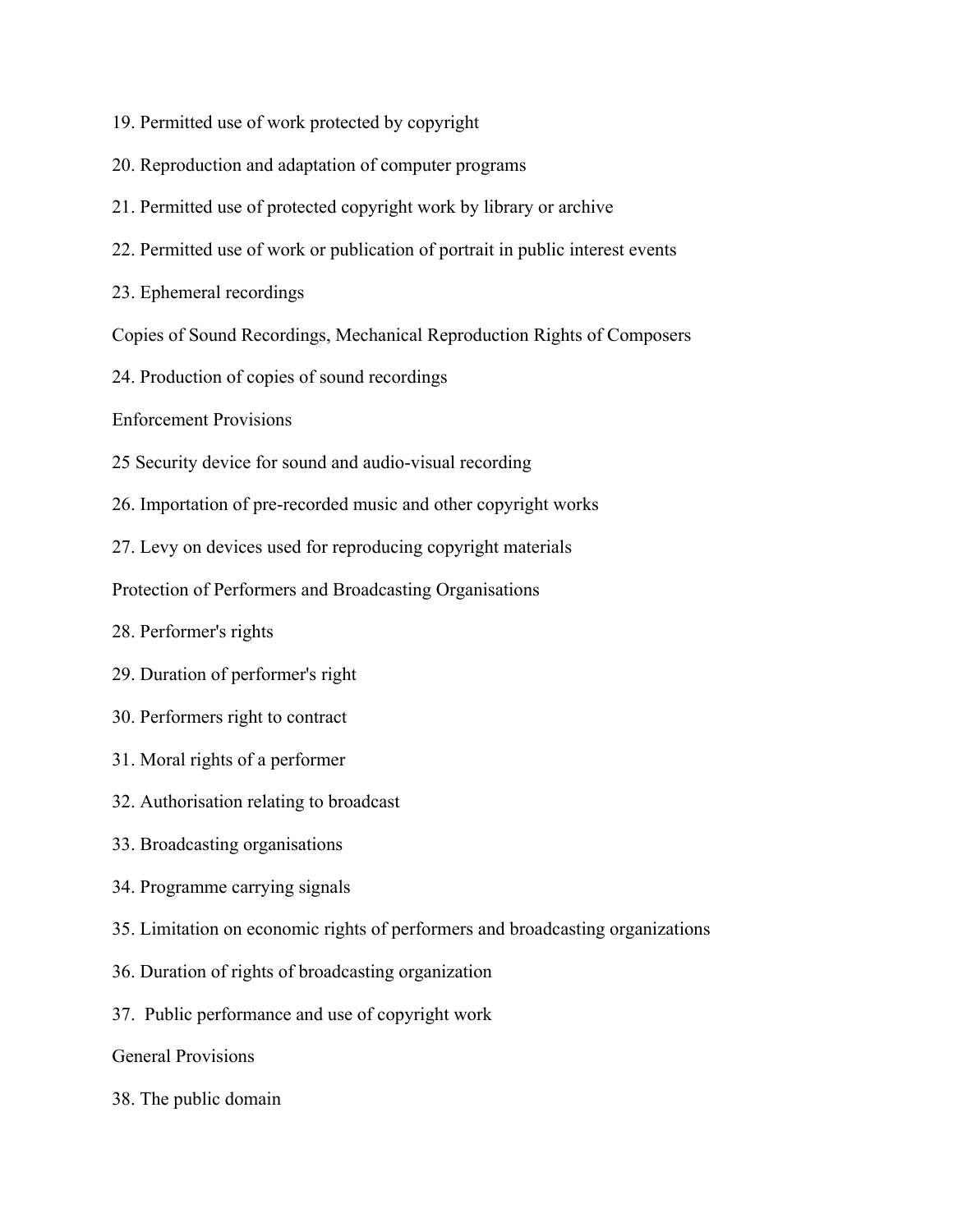- 39. Registration of works
- 40. Presumption of authorship
- 41. Infringement of copyright and related rights
- 42. Copyright and related rights offences
- 43. Penalty for copyright offence
- 44. Offences related to folklore
- 45. Offences by body of persons
- 46. Compensation to victim of offence and forfeiture
- 47. Civil remedies
- 48. Settlement of disputes
- 49. Collective administration societies
- 50. Copyright monitoring team
- 51. Establishment of the Copyright Tribunal
- 52. Composition of the Tribunal
- 53. Functions of the Tribunal
- 54. Tenure of office of members of the Tribunal
- 55. Allowances of members
- 56. Proceedings of the Tribunal
- 57. Rules of procedure
- 58. Appeal
- 59. National Folklore Board
- 60. Tenure of members of the Board
- 61. Allowances for members
- 62. Meeting of the Board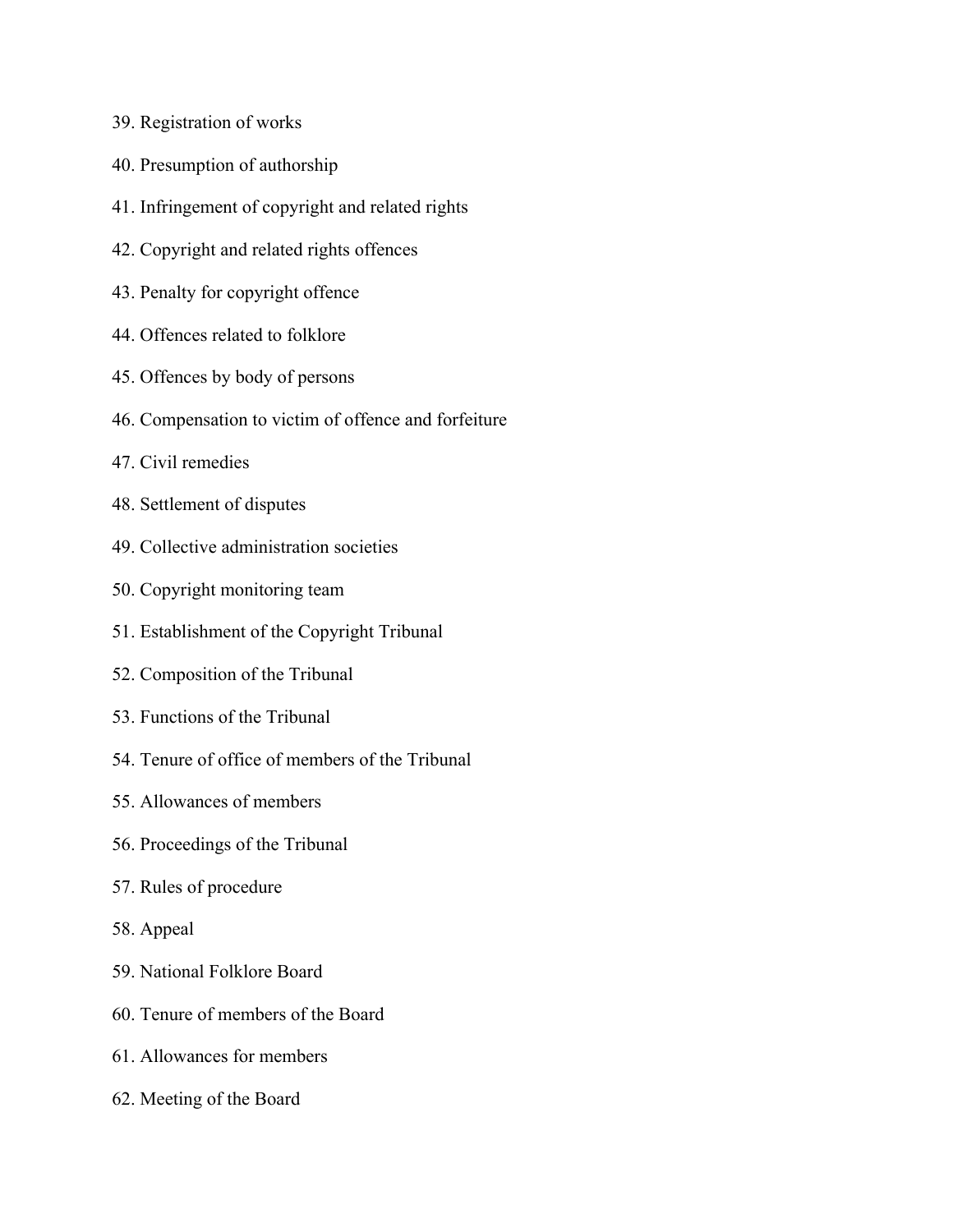- 63. Functions of the Board
- 64. Use of folklore
- Administration, the Copyright Office and Miscellaneous Matters
- 65. Establishment of the Copyright Office
- 66. Object of the Copyright Office
- 67. Governing body
- 68. Copyright Administrator
- 69. Appointment of staff of the Copyright Office
- 70. Funds of the Copyright Office
- 71. Budget
- 72. Accounts and audit
- 73. Annual repot
- 74. Regulations
- 75. Minister's power of delegation
- 76. Interpretation
- 77. Repeal and saving
- 78. Retroactive protection

## **THE SIX HUNDRED AND NINETIETH**

## **ACT OF THE PARLIAMENT OF THE REPUBLIC OF GHANA**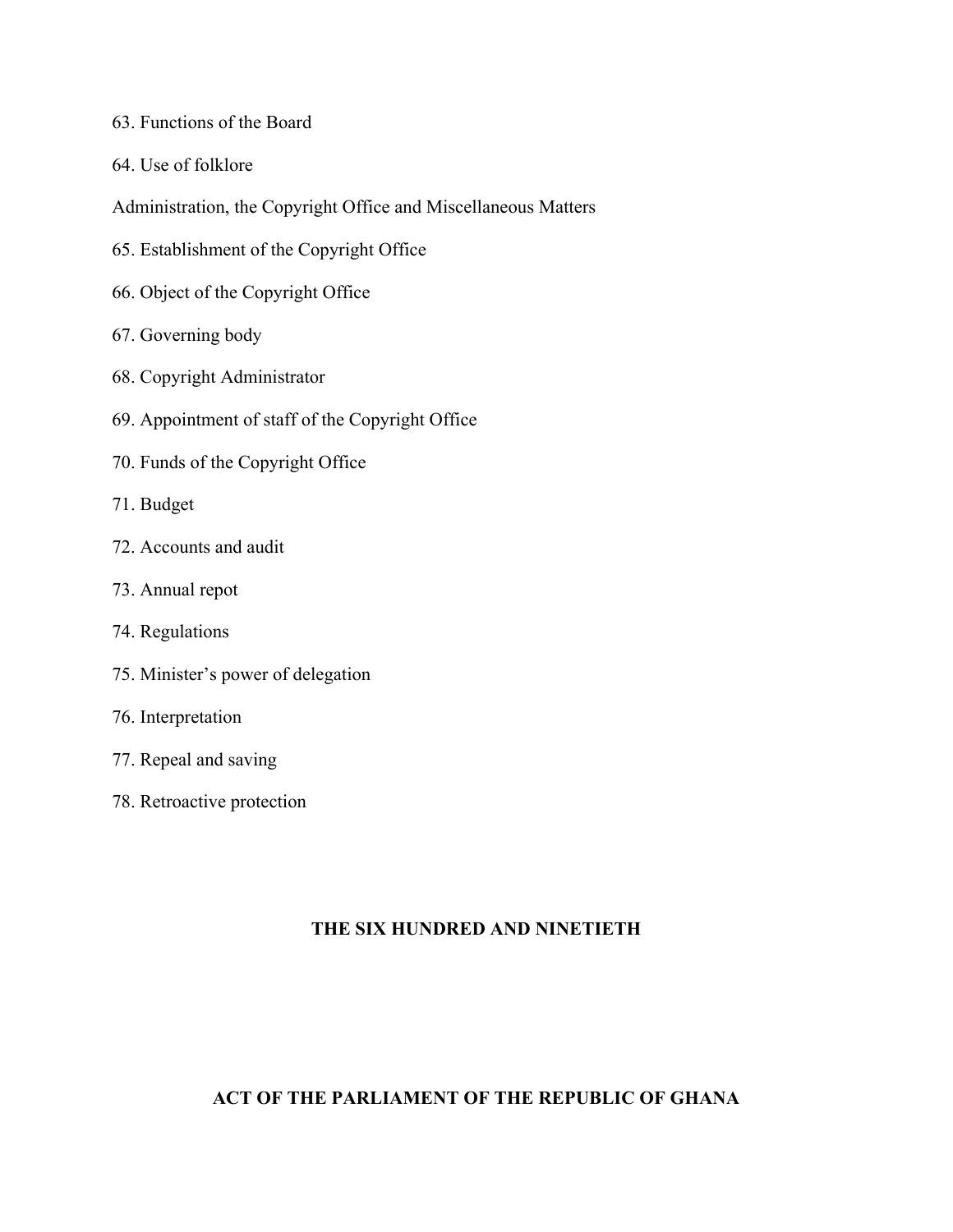#### ENTITLED

### **THE COPYRIGHT ACT, 2005**

AN ACT to replace the Copyright Law, 1985 (P.N.D.C.L. 110); and bring the provisions on copyright and the Copyright Office in conformity with the Constitution and to provide for related purposes.

DATE OF ASSENT: 17th May, 2005.

BE IT ENACTED by the President and Parliament.

Copyright

#### **Section 1—Work eligible for copyright**

(1) An author, co-author or joint author of any of the following works is entitled to the copyright and protection afforded to that work under this Act

- (a) literary work,
- (b) artistic work,
- (c) musical work,
- (d) sound recording,
- (e) audio-visual work,
- (f) choreographic work,
- (g) derivative work, and
- (h) computer software or programmes.

(2) Despite subsection (1), a work is not eligible for copyright unless

(a) it is original in character,

(b) it has been fixed in any definite medium of expression now known or later to be developed with the result that the work can either directly or with the aid of any machine or device be perceived, reproduced or otherwise communicated, and

(c) it is

(i) created by a citizen or a person who is ordinarily resident in the Republic,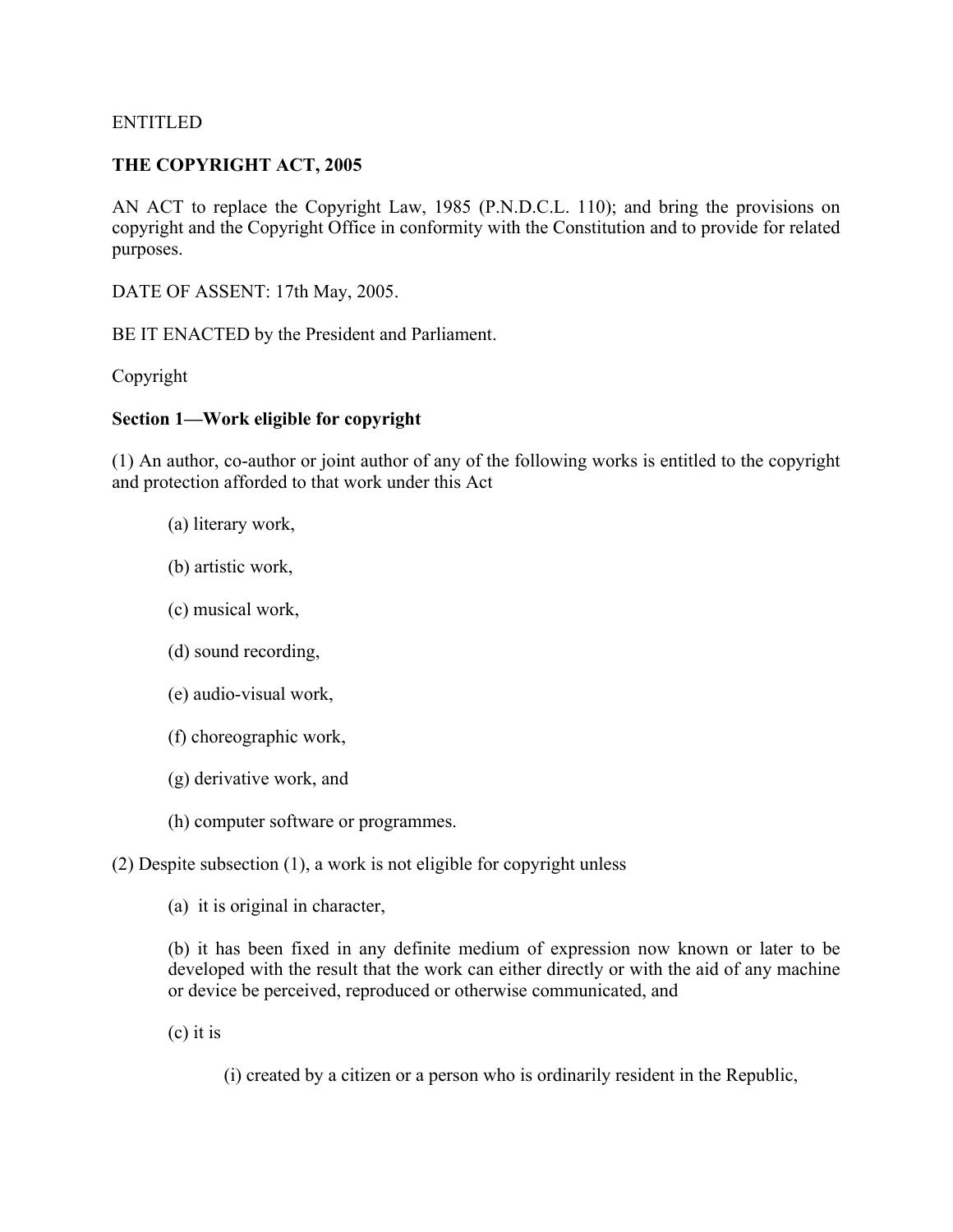(ii) first published in the Republic and in the case of a work first published outside the Republic is subsequently published in the Republic within thirty days of its publication outside the Republic, or

(iii) a work in respect of which the Republic has an obligation under an international treaty to grant protection.

(3) The eligibility of a work for copyright is not affected by its artistic quality, the purpose of the author in creating it or by the manner or form of its expression.

(4) For the purposes of this section a work is original if it is the product of the independent effort of the author.

## **Section 2—Ideas, concepts excluded from copyright**

Copyright shall not extend to ideas, concepts, procedures, methods or other things of a similar nature.

## **Section 3—Ghana Government and international body copyright**

The copyright of work shall vest in

- (a) the President on behalf of and in trust for the people of the Republic; or
- (b) an international body

if the work is made by or under the direction or control of the President on behalf of and in trust for the people of the Republic or a specified international body.

## **Section 4—Folklore protected**

(1) An expression of folklore is protected under this Act against

(a) reproduction,

(b) communication to the public by performance, broadcasting, distribution by cable or other means, and

(c) adaptation, translation and other transformation.

(2) The rights of folklore are vested in the President on behalf of and in trust for the people of the Republic.

## **Section 5—Economic rights of authors**

The author of any protected copyright work has the exclusive economic right in respect of the work to do or authorise the doing of any of the following: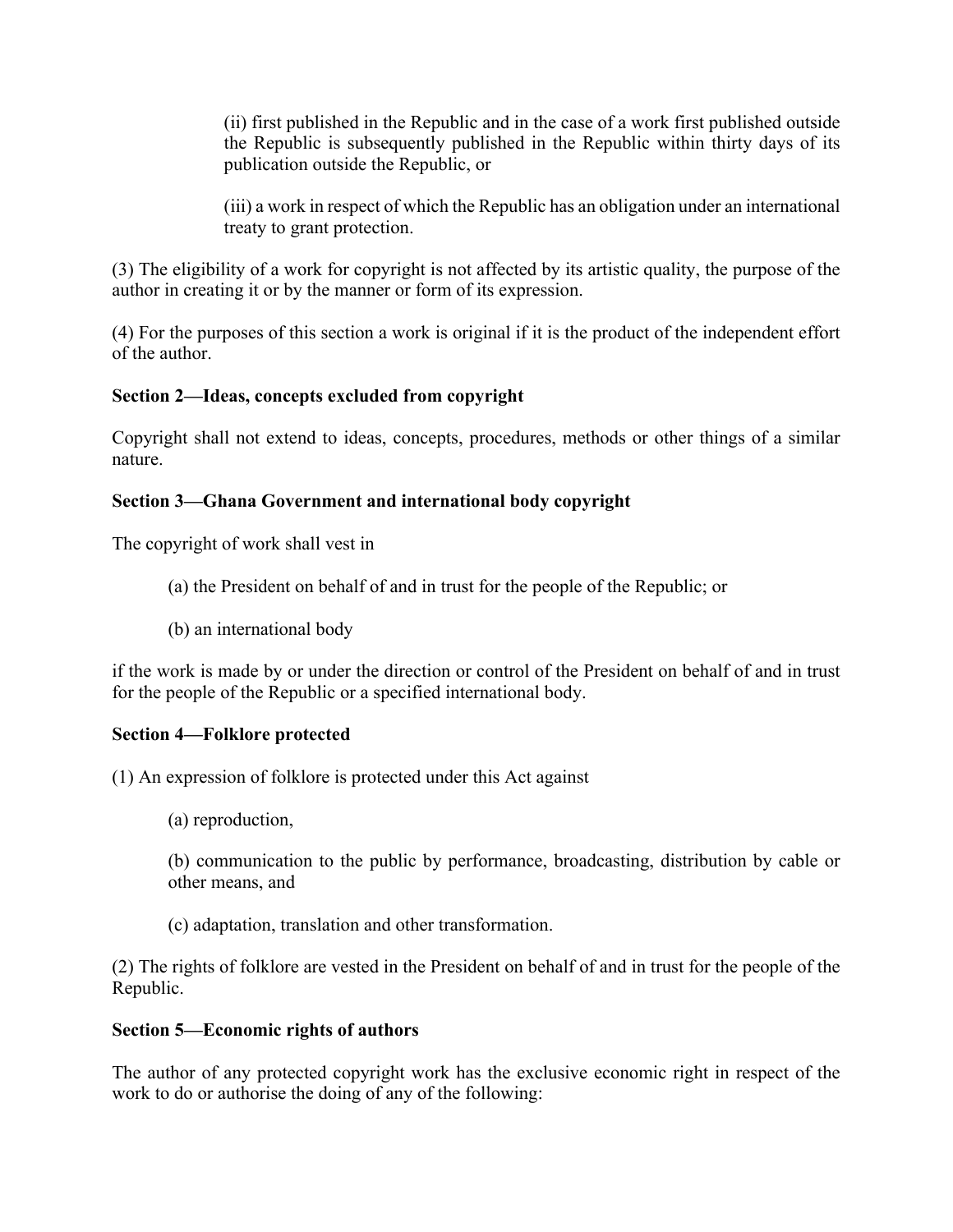(a) the reproduction of the work in any manner or form,

(b) the translation, adaptation, arrangement or any other transformation of the work,

(c) the public performance, broadcasting and communication of the work to the public,

(d) the distribution to the public of originals or copies of the work by way of first sales or other first transfer of ownership, and

(e) the commercial rental to the public of originals or copies of the work.

## **Section 6—Moral rights of authors**

(1) In addition to the economic rights referred to in section 5, the author of protected copyright work has the sole moral right

(a) to claim authorship of the work and in particular to demand that the name or pseudonym of the author be mentioned when any of the acts referred to in section 5 are done in relation to the work, and

(b) to object to and seek relief in connection with any distortion, mutilation or other modification of the work where that act would be or is prejudicial to the reputation of the author or where the work is discredited by the act.

### **Section 7—Employed authors**

In the absence of any contract to the contrary, the economic right of a work shall vest in an employer or a person who commissions the work where the employed or commissioned author has created the work in the course of the employment or commission.

### **Section 8—Public benefit works**

(1) The rights referred to in sections 5 and 6 of this Act shall not vest in any person in respect of the following works,

(a) an enactment,

(b) a decision made by a court or tribunal established under any enactment for the administration of justice in the Republic,

(c) a report made by a commission of enquiry appointed by the Government or any agency of the Government and published by the Government, and

(d) except where news is disseminated by the private media, news, namely a report of fresh events or current information made by the media, whether published in written form, by broadcast, or communicated to the public by any other means.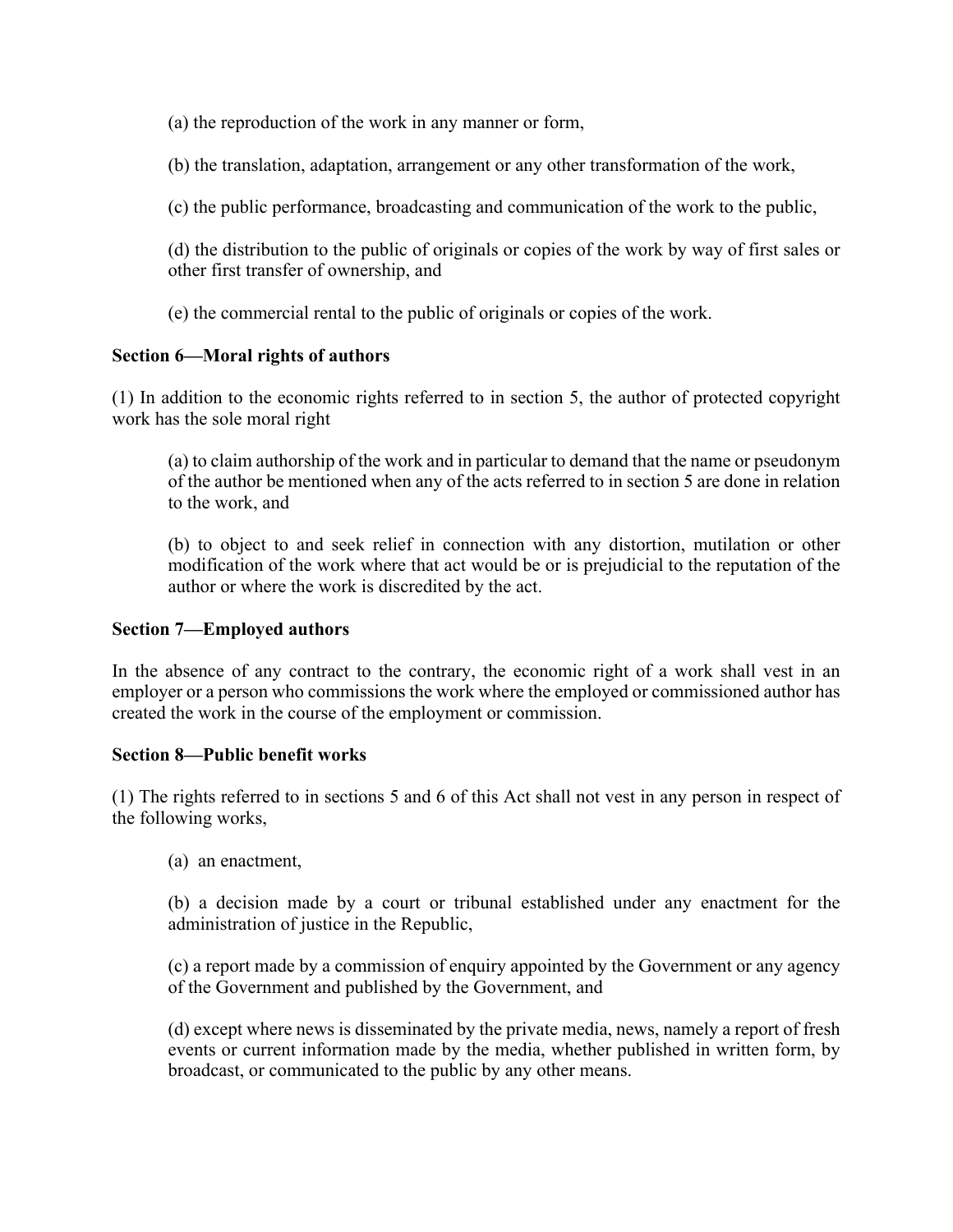(2) The President is the trustee for the public of the works specified in subsection (1) other than works authored by the private media under paragraph (d) of that subsection.

## **Section 9—Transfer of copyright**

(1) The owner of copyright may transfer the economic rights in section 5 to another person either in whole or in part but the transfer whether in whole or in part shall not include the moral rights referred to in section 6.

(2) A contract which requires the total transfer of the rights referred to in section 6 shall be limited in scope to the use provided for in that contract.

(3) Copyright may be transferred by assignment, testamentary disposition or operation of law.

(4) An assignment of copyright shall be in writing and signed by the owner of the copyright or by the person authorised by the owner of the copyright for the purpose.

(5) A licence to do an act that falls within copyright may be oral, written or inferred from conduct.

(6) In the case of joint authorship of a work, an assignment or a licence for the work shall be subject to the authorisation of the joint authors.

(7) Where a work is of joint authorship and one of the joint authors withholds consent to an assignment or the granting of a licence, the matter shall be referred to the Copyright Administrator to determine whether or not consent should be granted in respect of the assignment or licence and the conditions for the grant.

(8) A person dissatisfied with the decision of the Copyright Administrator may apply to the High Court for review.

(9) An assignment, a licence or a testamentary disposition may be made or granted in respect of an existing work or future work.

### **Section 10—Obligation of producers**

(1) The producer of a sound recording or audio visual work shall state on the label of the sound recording or audio visual work or on its container

- (a) the name of the author and those of the main performers,
- (b) the title of the work,
- (c) the year the original matrix was cut,
- (d) the individual or corporate name or the distinguishing mark of the producer, and
- (e) that the rights accruing to the producer under this Act are reserved.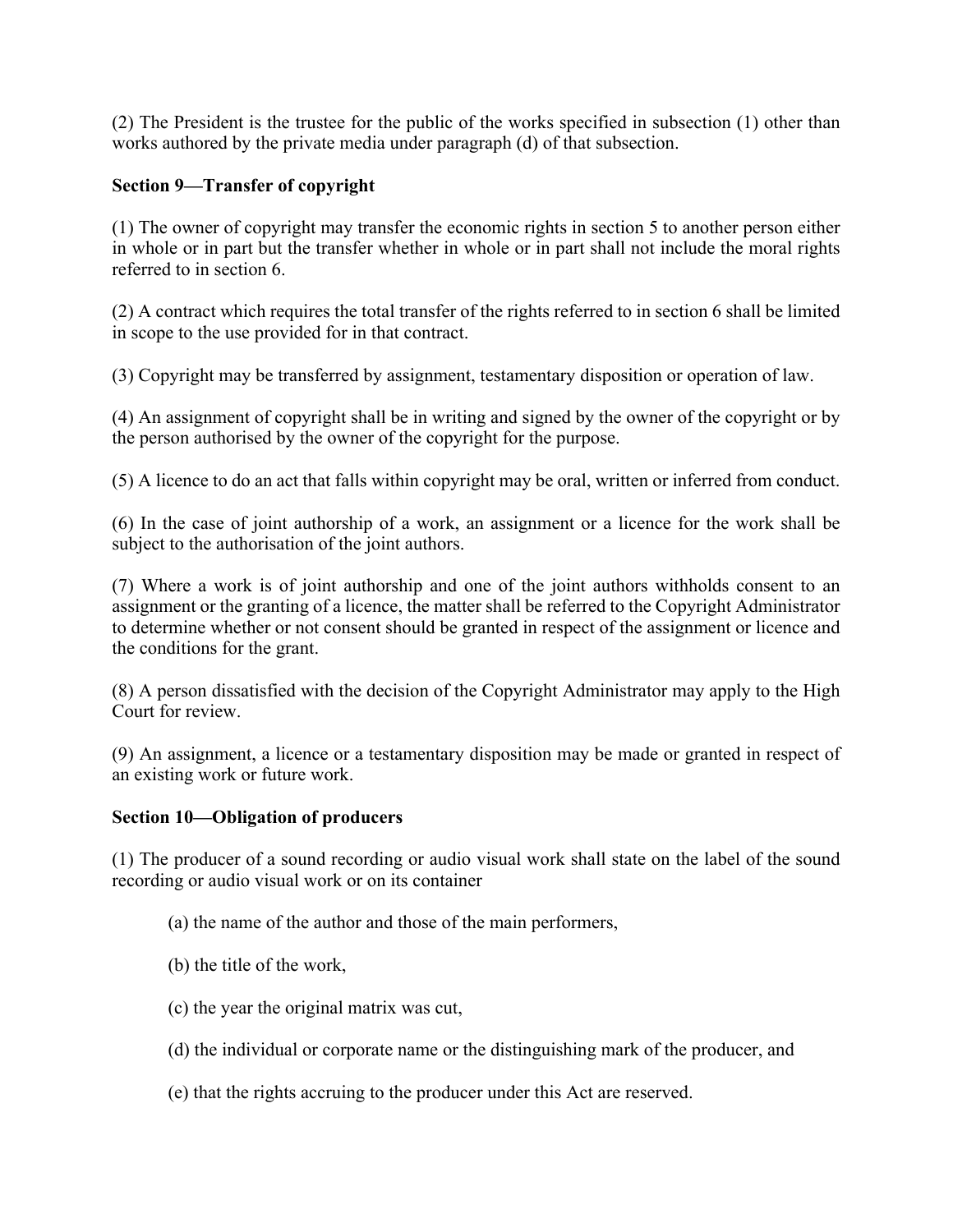(2) Choirs, orchestras and composers shall be referred to by their proper names or by the name of the leader for the purpose of paragraph (a) of subsection (1).

(3) Copyright protection of a work shall not depend on the obligation of producers specified in this section

## **Section 11—Notice of protection of rights of producers**

(1) A notice shall be printed on copies of sound recordings or audio visual work made for commercial purposes which shall include the year of first publication of the sound recording or audio visual work.

(2) The notice shall be placed in a manner that gives reasonable notice of claim of protection of the rights of the producer.

(3) If the notice on the copies of the sound recording, audio visual work or their containers does not identify the producer or licencee by name, description or trade mark, it shall indicate the name of the person who owns the rights of the producer.

(4) If the notice on the copies of the sound recording, audio visual work or their containers do not identify the principal performers, it shall indicate the name of the person who owns the rights of the performers.

(5) Non-compliance with the provisions of this section by a producer does not deprive the producer of copyright protection.

(6) A person may use fixations or reproductions made in good faith before the commencement of this Act if made in accordance with its provisions.

Duration of Copyright

### **Section 12—Duration of copyright in individuals**

(1) The rights of the author referred to in section 5 are protected during the life of the author and seventy years after the death of the author unless the contrary is stated in this Act.

(2) Where a work is jointly authored, the rights of the author referred to in section 5 are protected during the life of the last surviving author and seventy years after the death of that author.

### **Section 13—Duration of copyright in bodies corporate**

Where the copyright in a work is owned by a public corporation or other body corporate, the term of protection shall be seventy years from the date on which the work was either made or first published, whichever date is the later.

### **Section 14—Duration of copyright in anonymous works**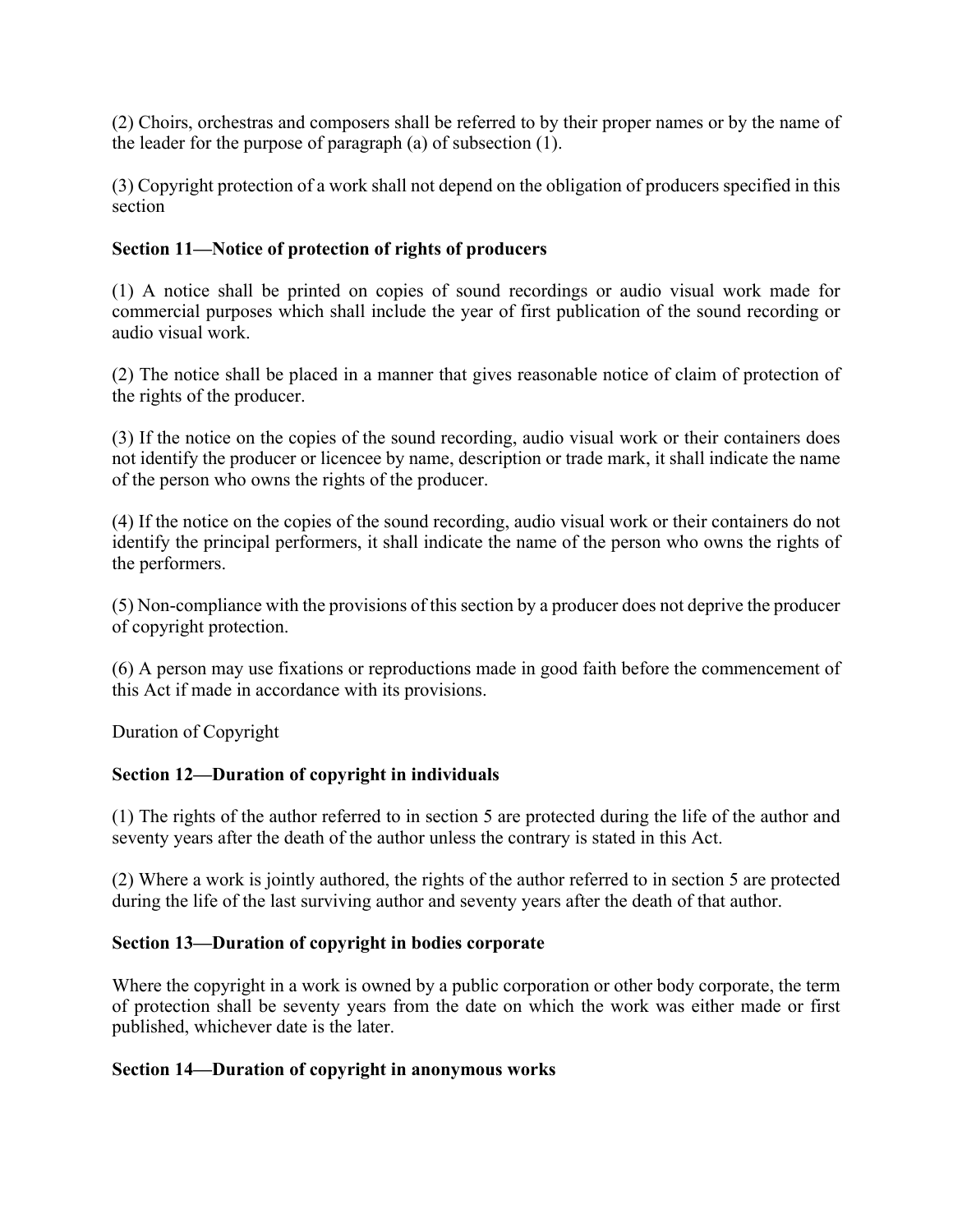Where a work is published anonymously or under a pseudonym, the rights of the author referred to in section 5 are protected until the expiration of seventy years from the date on which the work was either made, first made available to the public, or first published, whichever date is the later, but if the identity of the author is known or is no longer in doubt before the expiration of that period, the rights of the author shall be protected during the life of the author and seventy years after the death of the author.

## **Section 15—Duration of copyright in audio-visual works**

In the case of an audio-visual work, the rights of the author referred to in section 5 are protected until the expiration of seventy years from the date of the making of the work, or where the work is made available to the public during that period with the consent of the author, until the expiration of seventy years from the date on which the work was either made, first made available to the public, or first published, whichever date is the later.

## **Section 16—Duration of copyright in sound recording**

In the case of a sound recording, the rights of the author referred to in section 5 are protected from the publication of the sound recording until the expiration of seventy years after the year of publication or, if the sound recording has not been published from the fixation of the sound recording, until the expiration of seventy years after the year of fixation.

## **Section 17—Duration of protection for expressions of folklore**

The rights vested in the President on behalf of and in trust for the people of the Republic in respect of folklore under section 4 exist in perpetuity.

### **Section 18—Duration of moral rights**

The moral rights of authors under section 6 exist in perpetuity and these rights shall be enforceable by the author, during the lifetime of the author, and after the author's death, by the author's successors whether or not the economic rights vested in the author under section 5 are still vested in the author or the successor in title of the author.

Permitted uses of Copyright

## **Section 19—Permitted use of work protected by copyright**

(1) The use of a literary or artistic work either in the original language or in translation shall not be an infringement of the right of the author in that work and shall not require the consent of the owner of the copyright where the use involves

(a) the reproduction, translation, adaptation, arrangement or other transformation of the work for exclusive personal use of a person, if the user is an individual and the work has been made public,

(b) subject to subsection (2) of this section, the inclusion with an indication of the source and the name of the author of quotations from the work in another work, including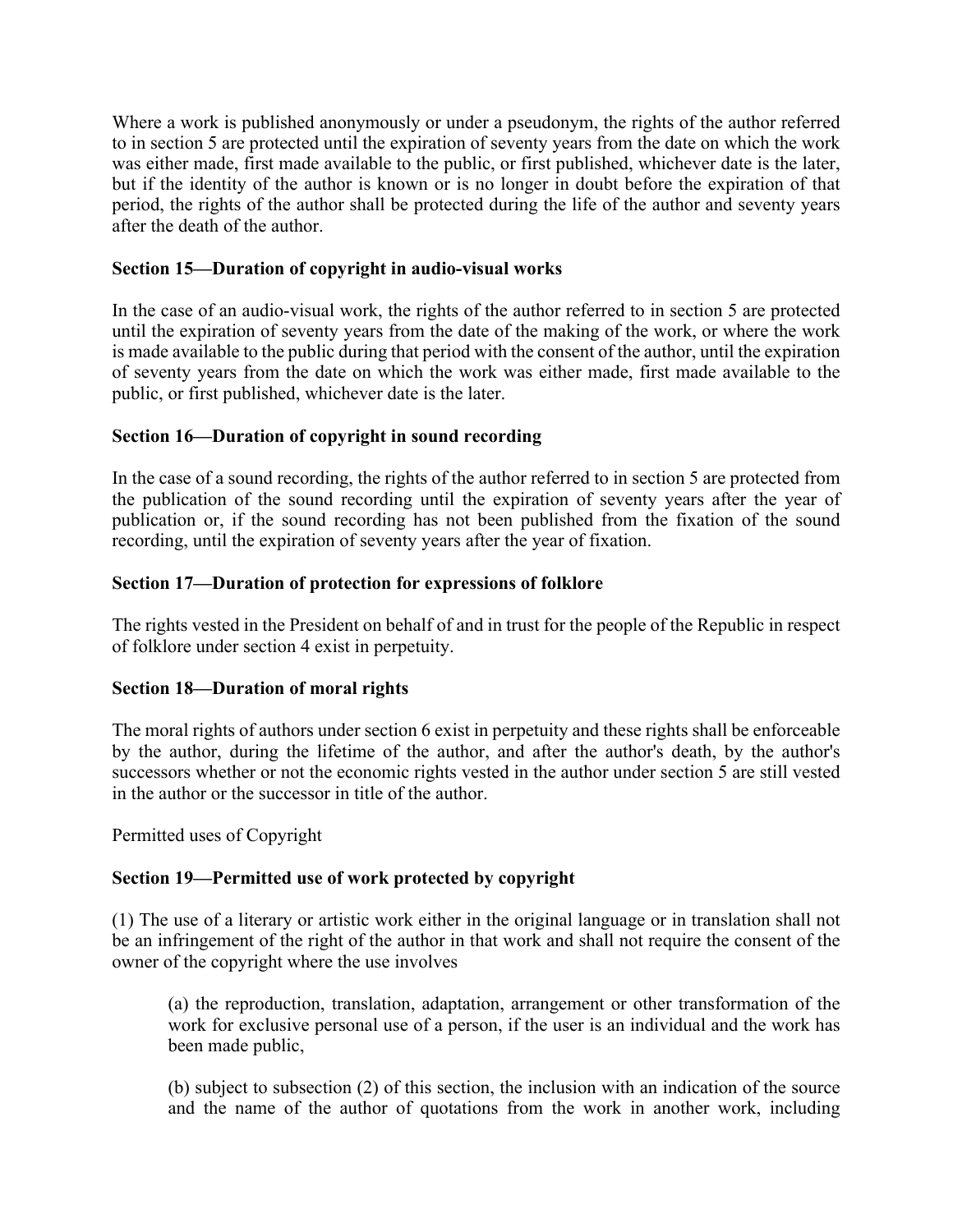quotations from articles in newspapers or periodicals in the form of press summaries, if the work from which the quotations are taken has been made public,

(c) subject to subsection (3)

(i) the utilisation of the work by way of illustration in publications, broadcasts of sound or visual recordings for teaching, to the extent justified for the purposes, or

(ii) the communication for teaching purposes of the work, broadcast for use in educational institutions, or

(iii) the utilisation of the work for professional training or public education;

if the work has been made public;

(d) in the case of

(i) an article published in one or more newspapers or periodicals on current economic, political or religious topics, or

(ii) a broadcast on current economic, political or religious topics,

the reproduction of the article in a newspaper or periodical or the broadcast or other communication to the public where a statement of the source is provided unless the article or broadcast when first published or made was accompanied by an express condition prohibiting its use without consent,

(e) the reproduction or making available to the public by means of photographic works, audio-visual works or other means of communication of any work that can be seen or heard in the course of the reporting of fresh events or new information, if

(i) the work is reproduced or made available for the purpose of reporting by a news medium of fresh events or new information, and

(ii) the use of the work does not extend beyond that justified for the purpose of keeping the public informed of current events,

(f) the reproduction of works of art or architecture in an audio-visual work for cinema or television or in a broadcast by television and the communication to the public of any of those works of art or architecture if those works are

(i) permanently located in a place where they can be viewed by the public, or

(ii) included in an audio-visual work for cinema or television only by way of background or as incidental to essential matters represented,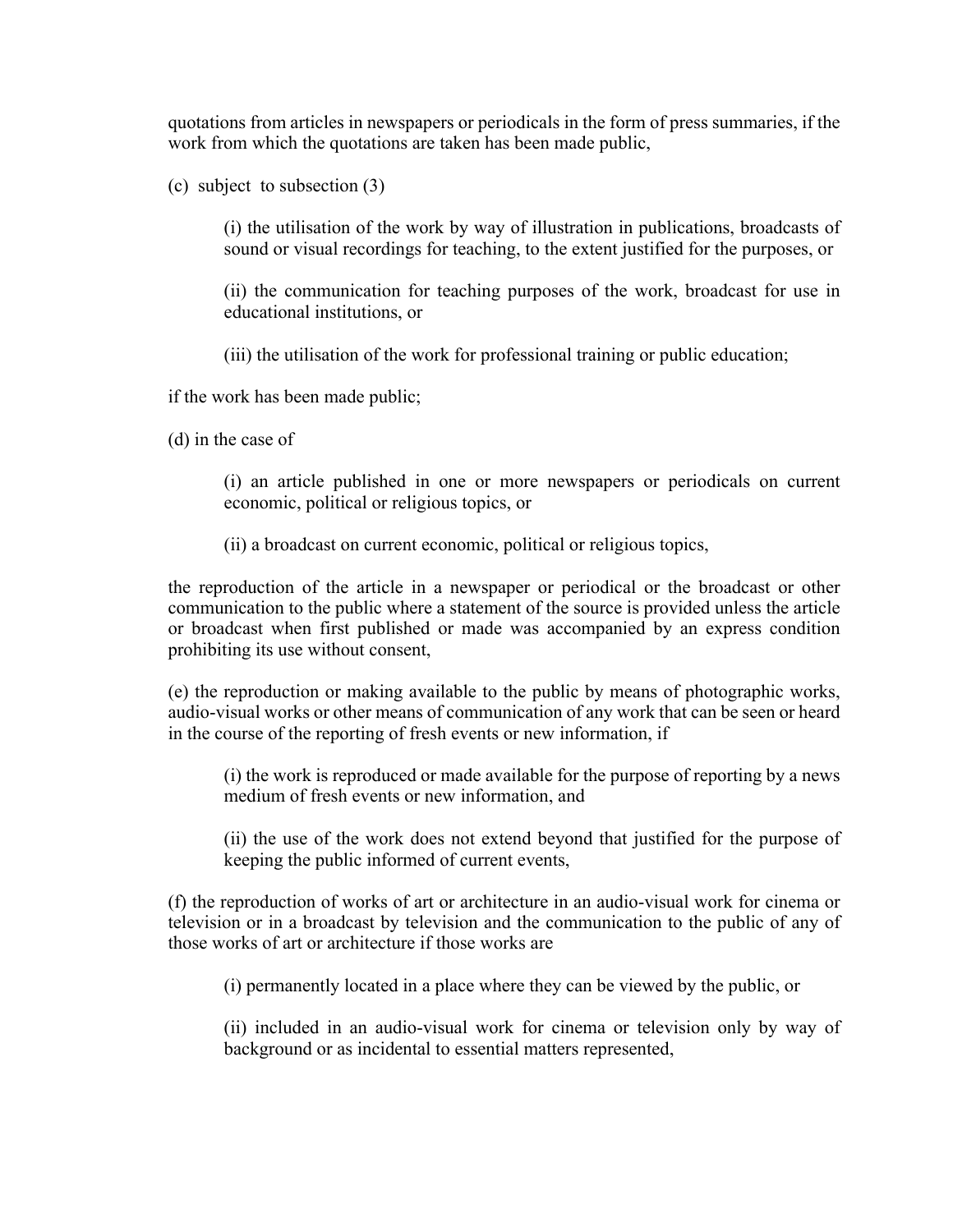(g) subject to subsection (4), the reproduction in the media or the communication to the public of

(i) political speech delivered in public,

(ii) speech delivered in public during legal proceedings, or

(iii) lecture, address, sermon or other work of a similar nature delivered in public,

where the use by reproduction or communication to the public is exclusively for the purpose of reporting fresh events or new information.

(2) The permission under subsection  $(1)(a)$  shall not extend to reproduction

(a) of a work of architecture in the form of building or other construction;

(b) in the form of reprography of a whole or of a substantial part of a book or of musical work in the form of notation;

- (c) of the whole or of a substantial part of a database in digital form; and
- (d) of a computer program, except as provided in section 16.

(3) Paragraph (b) of subsection (1) does not apply in respect of any particular quotations unless the quotations referred to in that paragraph are compatible with fair practice and the extent of the quotations does not exceed what is justified for the purpose of the work in which the quotations are used.

(4) Paragraph (c) of subsection (1) does not apply in respect of any particular work unless the use referred to in that paragraph is compatible with fair practice and the source of the work used and the name of the author are indicated in the relevant publication, broadcast or recording.

(5) Paragraph (g) of subsection (1) does not apply unless the reproduction referred to in that paragraph and the number of copies made in the reproduction are limited to what is required in the particular circumstances.

(6) Despite the provisions of section 5(a) the temporary reproduction of a work is not an infringement of copyright if the reproduction is made in order to make a digitally stored work perceptible or in the process of a digital transmission

(a) by a person who or entity that is authorised for that purpose by

- (i) the owner of the copyright; or
- (ii) operation of law; and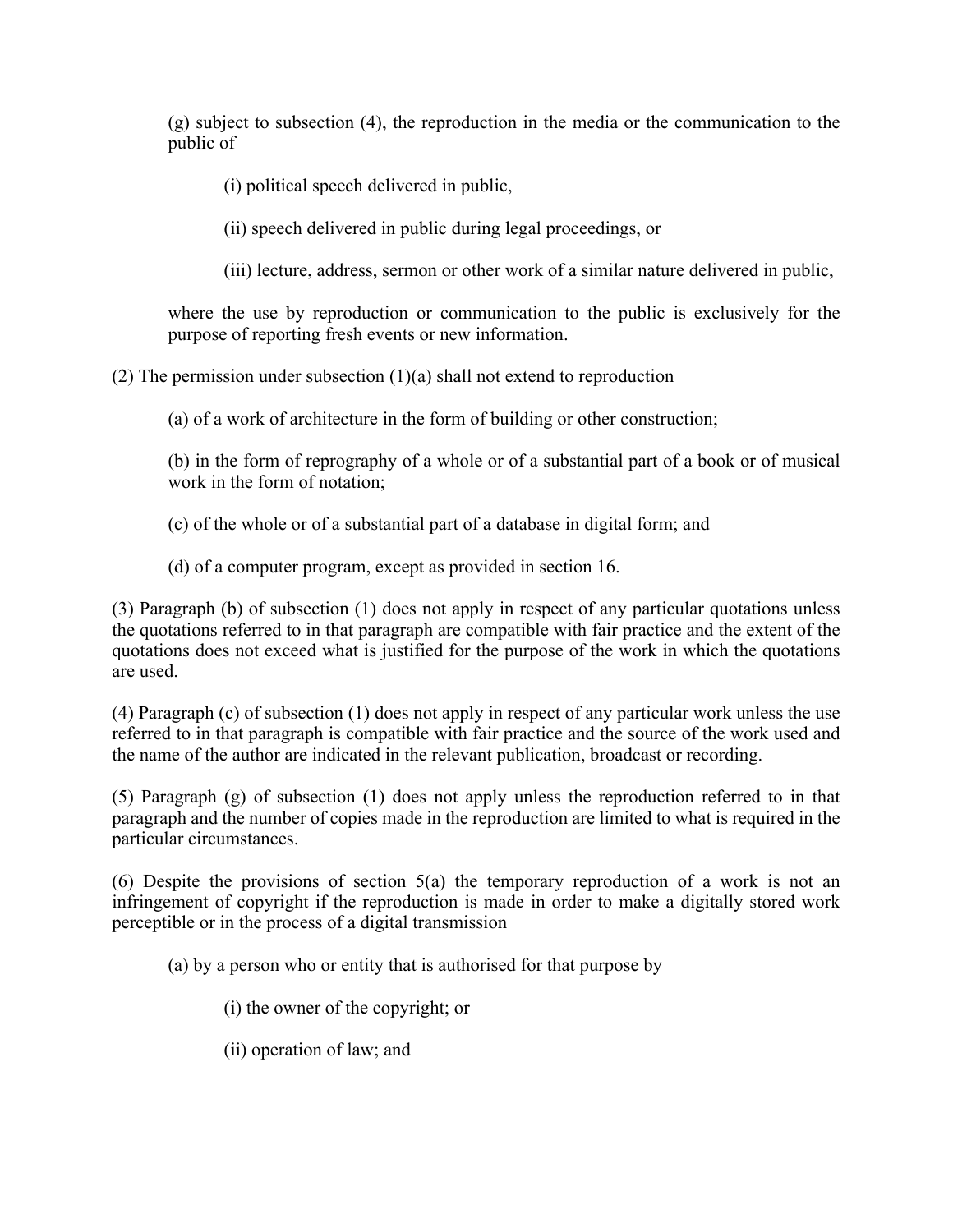(b) as an accessory that occurs during the normal operation of the equipment sued and which is

(i) automatically deleted; and

(ii) incapable of being retrieved for any other purpose than those referred to in this subsection.

## **Section 20—Reproduction and adaptation of Computer programs**

(1) The reproduction, in a single copy, or the adaptation of a computer program by the lawful owner of a copy of that computer program is not an infringement of copyright if the reproduction or adaptation is necessary for

(a) the use of the computer program with a computer for the purpose and extent for which the computer program has been obtained; or

(b) archival purpose and for the replacement of the lawfully owned copy of the computer program in the event that the said copy of the computer program is lost, destroyed or rendered unusable.

(2) A reproduction or an adaptation of a computer program shall not be used for any other purpose than those specified in subsection (1) and a reproduction or adaptation shall be destroyed when the continued possession of the reproduction or adaptation becomes unlawful.

## **Section 21—Permitted use of protected copyright work by library and archive**

(1) A library and archive with activities that are not for gain may, without the authorisation of the author or other owner of copyright, make a single copy of the work by reprographic reproduction.

(2) A reprographic reproduction under subsection (1) may be made when the work reproduced is a published article, other short work or short extract of a work and where the purpose of the reproduction is to satisfy the request of an individual.

(3) The library or archive shall under subsection (1) ascertain that the copy is to be used solely for the purpose of study, scholarship or private research.

(4) The act of reproduction under subsection (1) shall be an isolated case which shall occur on separate and unrelated occasions and shall occur where

(a) there is no collective licence available under which copies can be made, or

(b) the copy is made in order to preserve or replace a copy which has been lost, destroyed or rendered unusable in the permanent collection of similar library or archive if it is impossible to obtain the copy under reasonable conditions.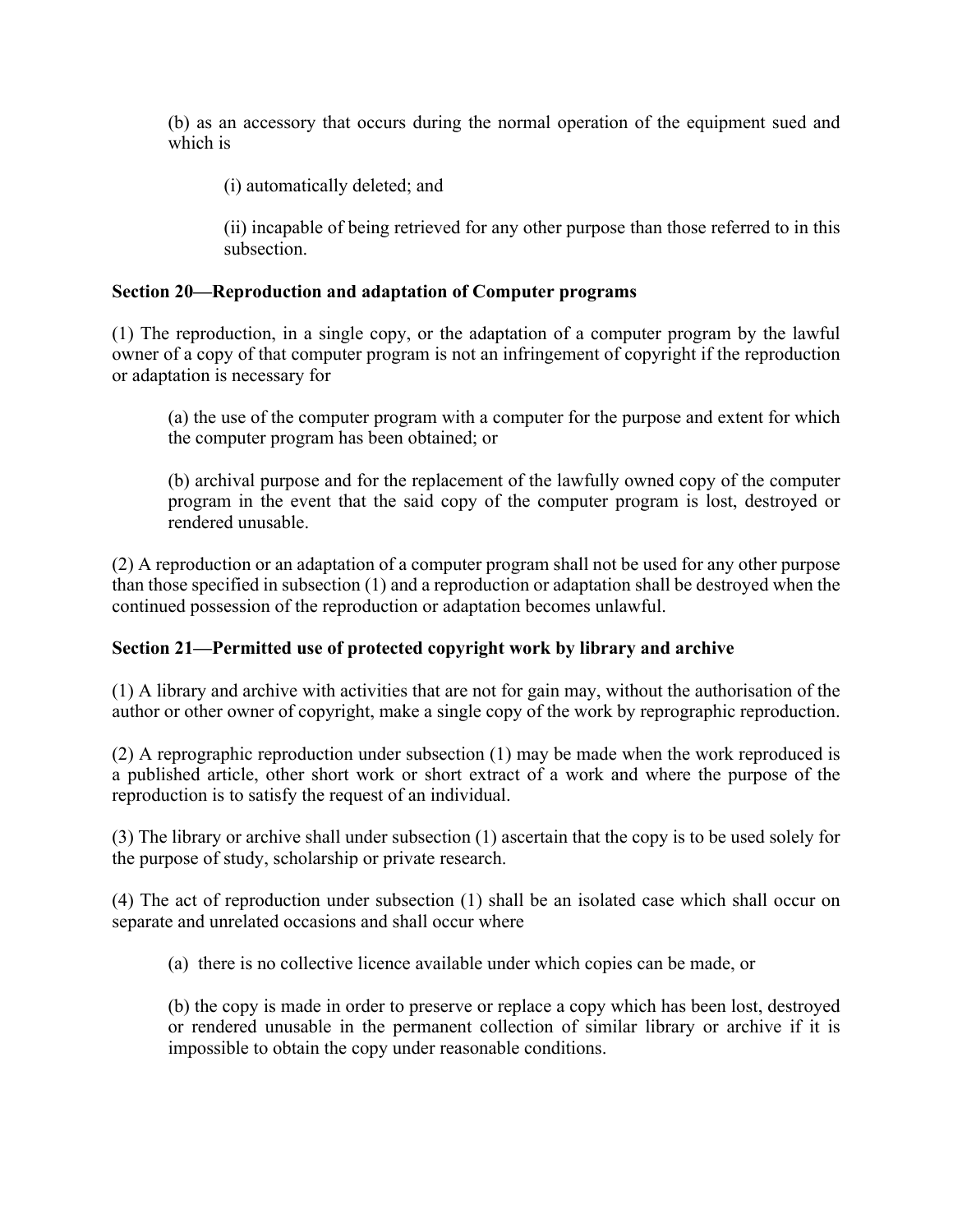(5) Where a library or, archive requires more than a single copy of a work by reprographic reproduction, the permission for this shall be obtained from the author, other owner of copyright or from an appropriate collective administration society authorised by the publisher.

(6) The provisions of this section are subject to the interest of the publisher, author or the relevant collective administration society.

# **Section 22—Permitted use of work or publication of portrait in public interest events**

(1) The accidental or incidental inclusion of a work in the reporting of a news broadcast of fresh events or of new information is not an infringement of the rights of the author in the work.

(2) The publication of the portrait of a person is not an infringement of the rights of the author or other person having an interest in the portrait where the publication is related to scientific, educational or cultural purposes in general or to facts or events of public interest or events that have occurred in public.

## **Section 23—Ephemeral recordings**

(1) Where a work is broadcast, the broadcaster may make a recording of the broadcast with the broadcaster's own facility and may produce copies of the recording for the broadcasters own use.

(2) Subject to subsection (3) of this section, the copies of the recording shall be destroyed by the broadcaster within six months after the date on which the recording was made.

(3) An authorised recording under subsection (1) of this section of exceptional documentary character may be preserved for presentation to the National Archives.

(4) The preservation of an authorised recording for presentation to the National Archives does not affect the rights of the author in the work that was broadcast.

(5) Whether a recording of a broadcast is of exceptional documentary character is a question of fact to be determined by the broadcaster after taking into consideration the circumstances of the case and in particular the need for the enhancement of the historical and cultural aspects of life in the country.

Copies of Sound Recordings, Mechanical Reproduction Rights of Composers

## **Section 24—Production of copies of sound recordings**

(1) A manufacture, producer or production company of sound recordings may make copies of any musical work or a similar adaptation, if copies of the musical work or a similar adaptation of them have previously been made in or imported into the Republic for the purpose of retail sale and the copies were made with the licence of or imported by the owner of the copyright or authorised collective administration society.

(2) Before the making of the copies under subsection (1), the manufacture, producer or production company shall give the owner of the copyright or authorised collective administration society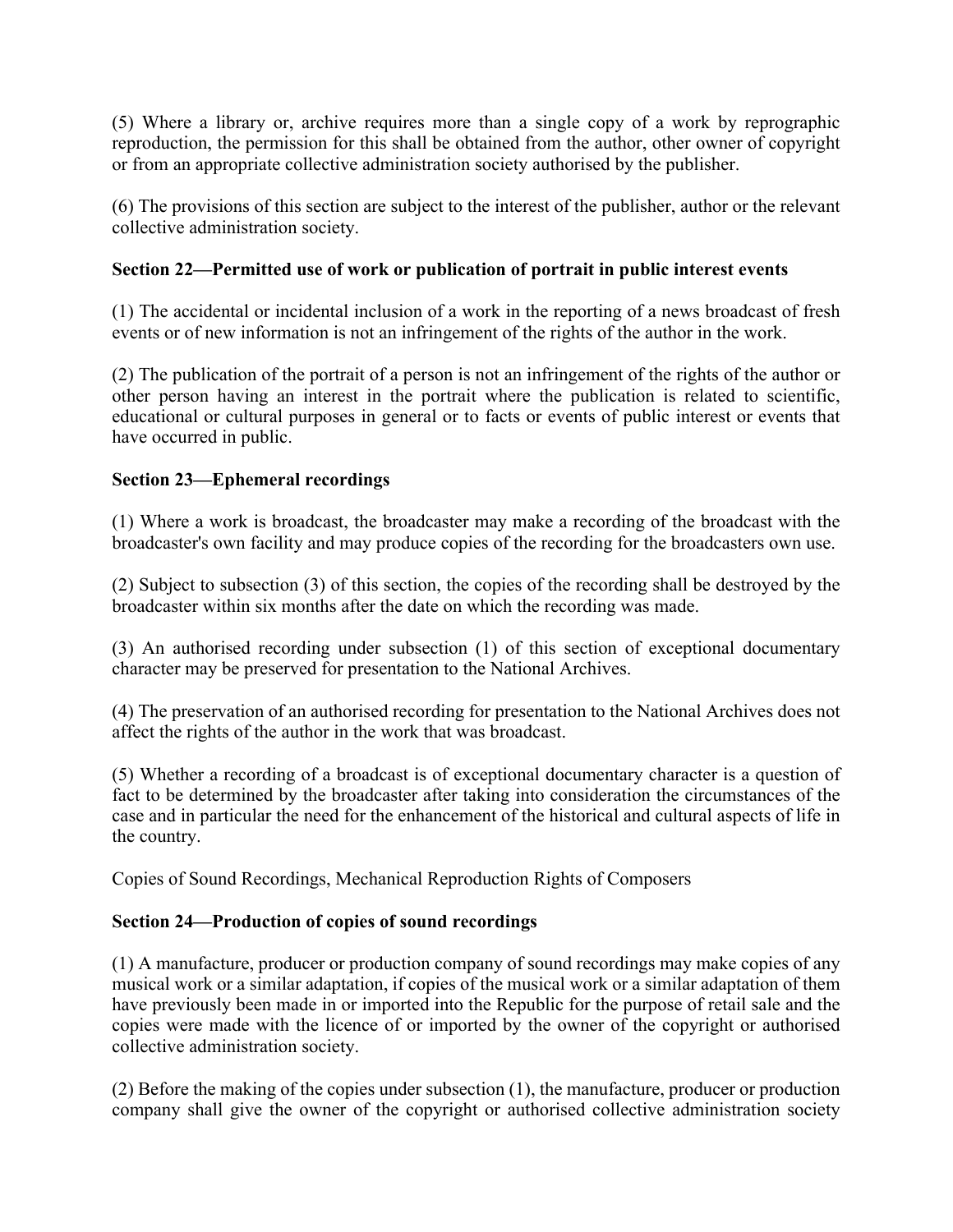notice of the intention to make the copies and the address at which the person intends to make them.

(3) The manufacturer, producer or production company shall, not later than fifteen days before the sale of a copy made by that person under this section, send to the owner of the copyright or the person authorised by the owner for the purpose, by registered post, notice of the person's intention to sell or distribute in any other manner the copies made.

(4) The notice shall contain

(a) the name and address of the manufacturer, producer or production company,

(b) the title of the work to which the notice relates with sufficient description to identify the author of the work and its publisher,

(c) the type of sound recording on which the manufacturer, producer, or production company intends to produce the work and an estimate of the number of copies the manufacturer, producer or production company initially intends to sell,

(d) the ordinary selling price of the copies the manufacturer, producer or production company intends to sell and the amount of royalty payable for them, and

(e) the earliest date on which any of the copies may be available for sale.

(5) The manufacturer, producer or production company shall make a mechanical royalty payment on each copy of a sound recording to the owner of the copyright through the appropriate collective administration society established, under section 49 of this Act within fourteen days after the manufacturer, producer or the production company has sent the notice to the owner of the copyright or the person authorised by the owner.

(6) The royalty payable by the manufacturer, producer or production company or publisher shall be an amount not less than seven per centum or such higher percentage as the Copyright Tribunal may recommend, of the ordinary retail price of each copy of the sound recording made under this section.

(7) It shall be an infringement of copyright if a manufacturer or publisher deals in a copy of a sound recording made under this section without the mechanical royalty payment.

Enforcement Provisions

## **Section 25—Security device for sound and audio-visual recording**

(1) A manufacturer importer or publisher of sound or audio-visual recording shall on the approval of the Minister purchase a security device from the Internal Revenue Service as may be required to cover the number of copyright works the manufacturer, importer or publisher intends to sell or distribute.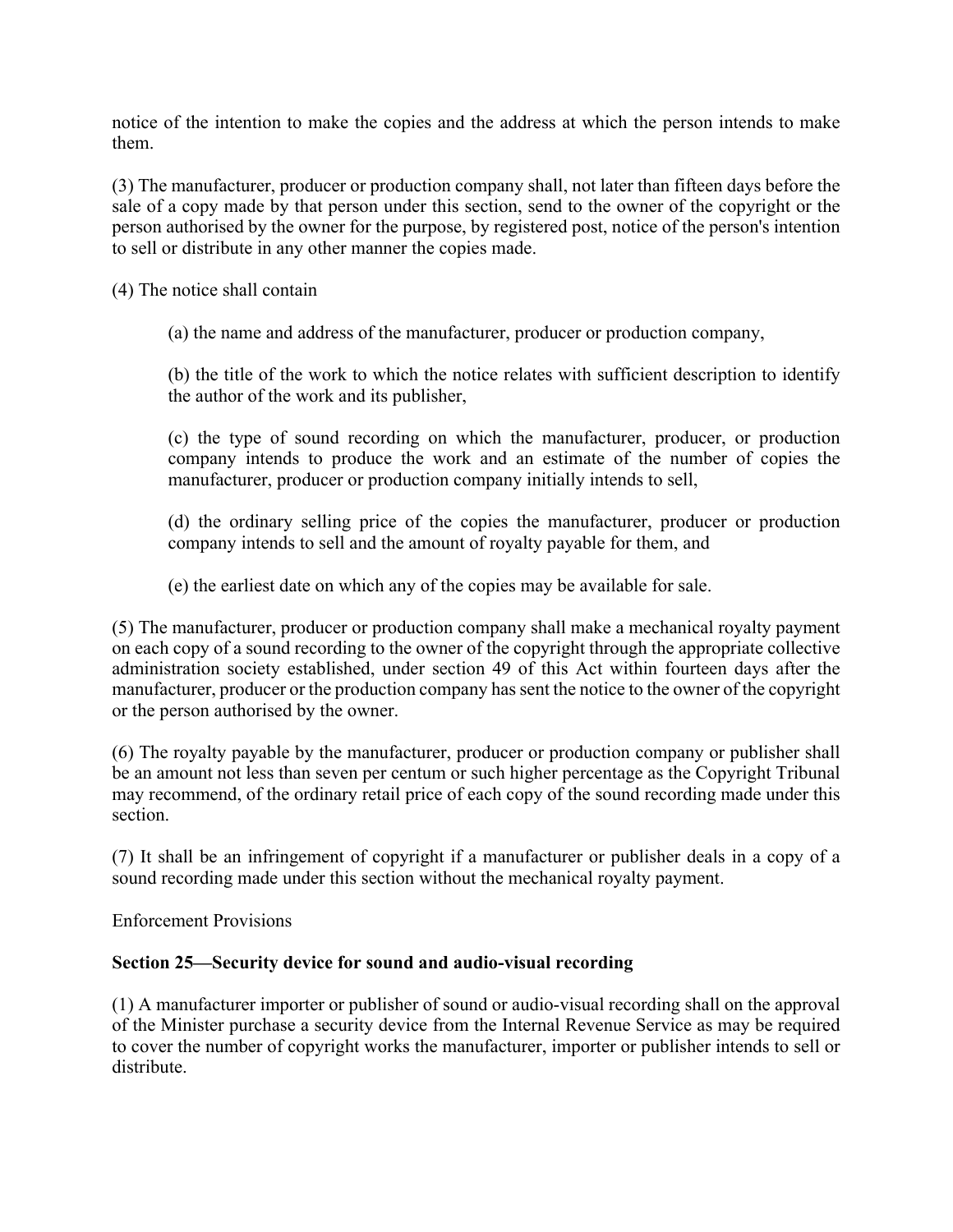(2) The security device shall be fixed to each copy of the copyright work made or published by the applicant.

(3) A person shall not sell or exhibit for sale a copyright work that requires a security device, without a security device affixed to it.

(4) A person who sells or exhibits for sale a copyright work without a security device obtained from the Internal Revenue Service affixed to it commits an offence and is liable on summary conviction to a fine of not less than five hundred penalty units.

# **Section 26—Importation of pre-recorded music and other copyright works**

(1) An officer of the Customs, Excise and Preventive Service shall, unless satisfied that an imported sound recording or other copyright work is not a pirated product, not permit the importation of the copyright work without written clearance from the right owner of the work and the Copyright Office.

# **Section 27—Levy on devices used for reproducing copyright materials**

(1) There shall be imposed on any device capable of being used to copy a copyright work a levy of a sum that shall be prescribed in Regulations made by the Minister in consultation with the Minister responsible for finance.

(2) The levy shall be collected by the Customs, Excise and Preventive Service at the time of importation or production.

(3) The provisions of the Customs, Excise and Preventive Service (Management) Law, 1993 (P.N.D.C.L. 330) as variously amended shall apply for the purpose of the collection of the levy.

(4) The levy shall upon collection by the Customs, Excise and Preventive Service be deposited in a fund established for the right holders by the Minister.

(5) The fund shall be subject to an annual audit by the Auditor-General or an auditor appointed by the Auditor-General.

(6) The Auditor-General or an auditor appointed by the Auditor-General shall submit the audit report to the Minister and the appointed collective administration society established under section 49 of this Act.

(7) The Minister in consultation with the executive officers of the appropriate collective administration society shall cause the distribution of the levy to the right holders.

(8) Any exception, quantum and modalities for the distribution of the levy shall be provided for in Regulations made under this Act.

(9) A person shall not import any device capable of copying protected materials without payment of the levy.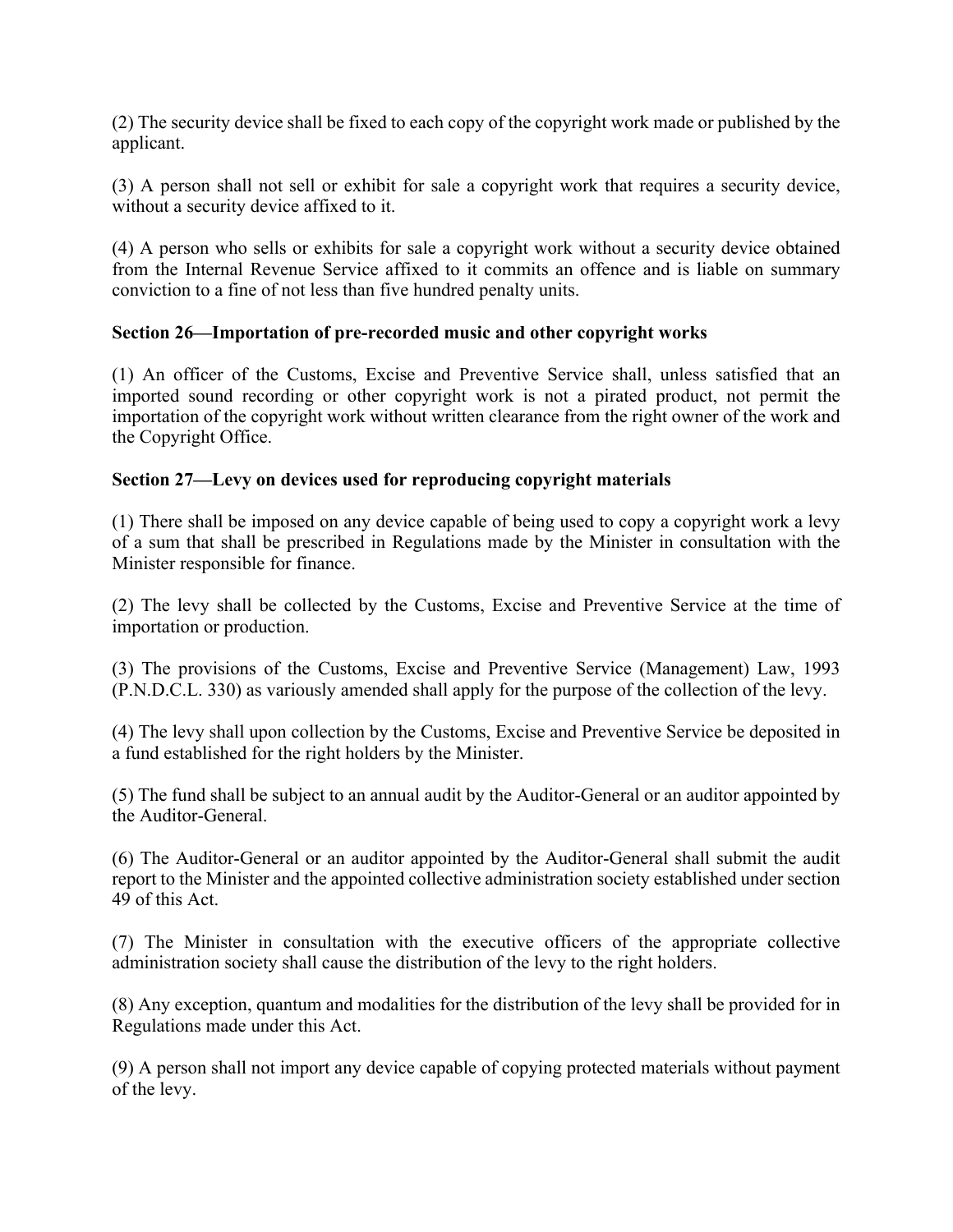(10) A person who imports a device without payment of the levy commits an offence and is liable on summary conviction to a fine of not less than two hundred and fifty penalty units or imprisonment for a term not exceeding twelve months.

Protection of Performers and Broadcasting Organisations

## **Section 28—Performers rights**

(1) A person shall not without the authorization of a performer

(a) broadcast or communicate a performance of the performer directly or indirectly to the public except

(i) where the broadcast or communication to the public is made from a previously authorised fixation, or

(ii) where the transmission is one that has been authorised by the broadcasting Organisation that transmits the first performance,

(b) arrange the fixation of a performance not previously fixed on a physical medium,

(c) exercise the right of reproduction of the fixation in any manner or form,

(d) provide the first public distribution of the original or a copy of a fixation of a performance,

(e) provide or obtain a rental of the original or a copy of the performance for the purpose of direct or indirect commercial advantage irrespective of the ownership of the original or copy rented, or

(f) make available to the public a fixed performance by wire or wireless means, in a way that members of the public may access it from a place and at a time individually chosen by them.

(2) A performer has the exclusive right to authorise or prohibit

(a) the rebroadcasting, rental and distribution of a fixation of the performance,

(b) the fixation of the performance,

(c) the reproduction of a fixation of the performance; or

(d) the communication to the public of the performance except where the performance has been lawfully fixed on audio visual or audio recording media which may be broadcast without the consent of the performer, if the recordings have been published; subject to the payment of equitable remuneration to the performer.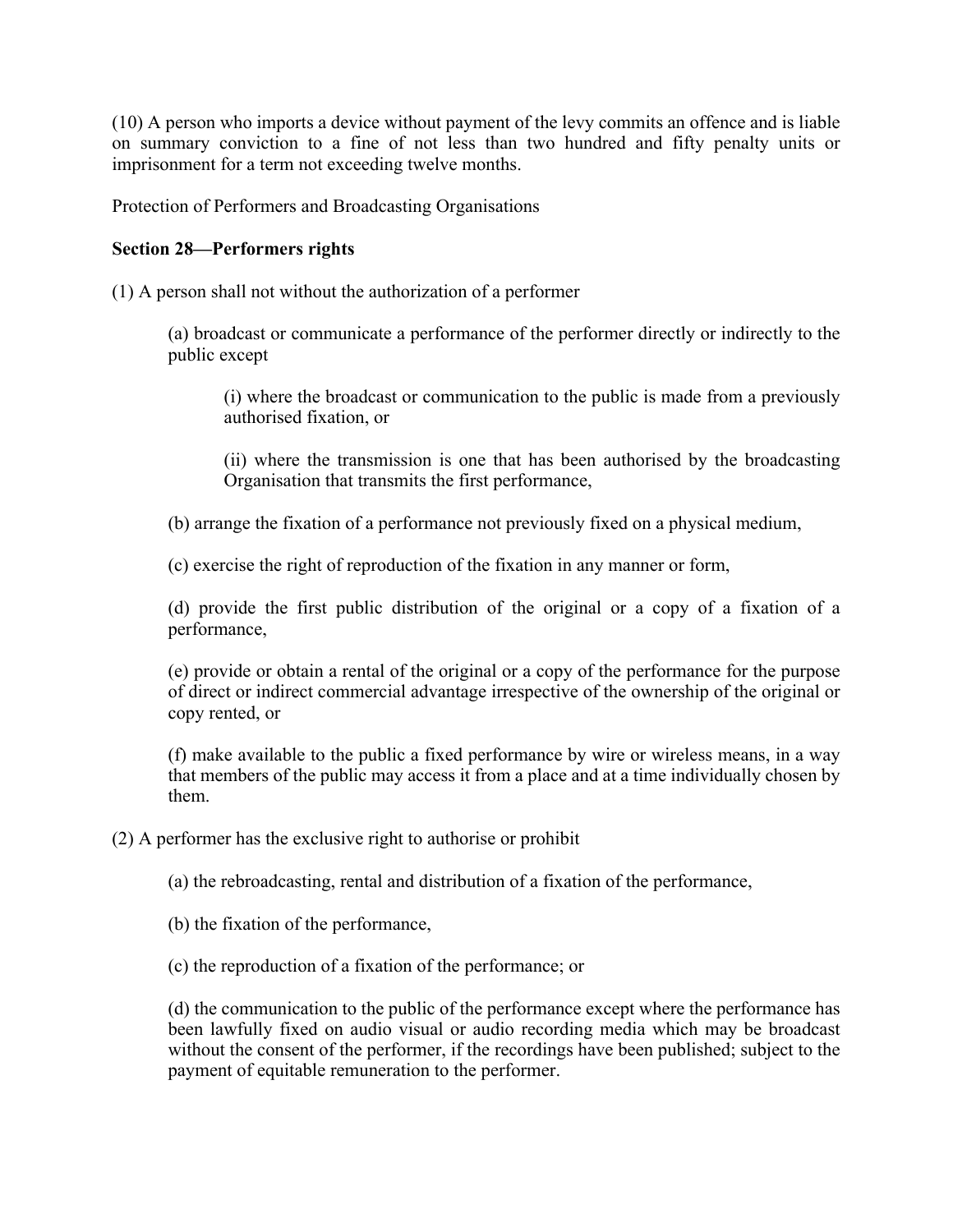(3) Where a performer has given a performance under a contract of employment or of service, the extent and conditions under which the employer of the performer may use the performance or authorise others to use it shall be determined by reference to the nature of the contract of employment or service unless agreed otherwise.

(4) The consent of the elected representative of a group participating in choral, orchestral or stage performance shall satisfy the conditions of subsection (2) and where the group has no representative, the consent of the performers belonging to the group shall be expressed by the consent of the leader of the group.

## **Section 29—Duration of performer's right**

The rights of a performer in respect of the performance are protected for a period of seventy years starting from the end of the calendar year in which the performance was fixed on a physical medium or in the absence of such a fixation, from the end of the calendar year in which the performance took place.

## **Section 30—Performer's right to contract**

Subject to sections 5 and 28 (3) a provision in this Act shall not preclude the right of a performer to enter into a contract with any person on such terms and conditions, as the performer considers appropriate for the use of the performance by another person.

## **Section 31—Moral rights of a performer**

A performer has the right in dependent of the economic rights of the owner and even after the transfer of those rights,

(a) to require to be identified with the performer's live oral performances and performances fixed in phonograms; and

(b) to object to any distortion, multilation or other modification of a personal performance which would be prejudicial to the reputation of the performer.

### **Section 32—Authorisation relating to broadcast**

In the absence of any law or contract to the contrary, the provisions of section 28 shall not imply a consent to

- (a) licence other broadcasters to transmit the performance,
- (b) make a fixation of the performance,

(c) reproduce the fixation if the authorisation granted is to broadcast and make a fixation of the performance, or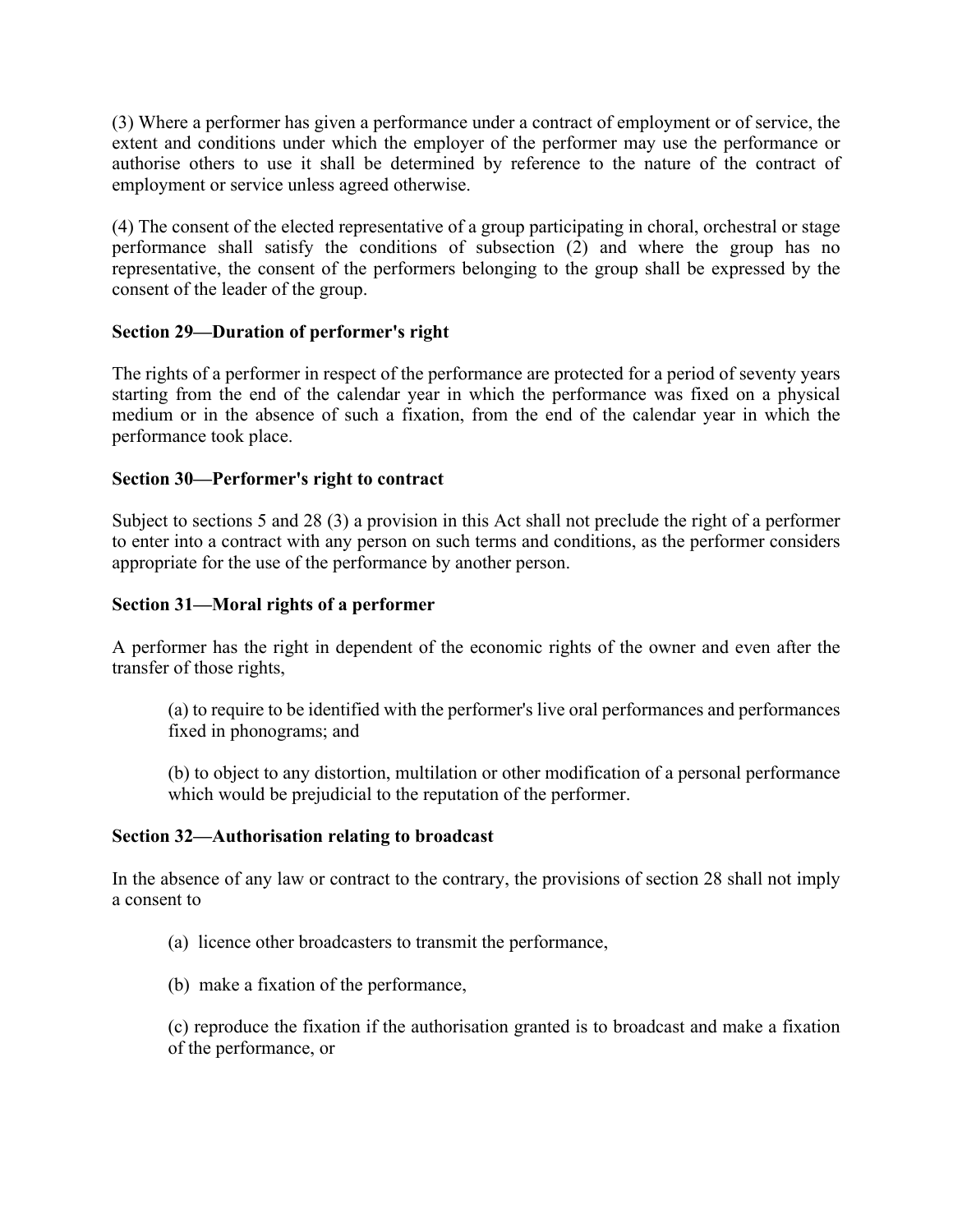(d) broadcast the performance from a previous fixation or from the reproduction of the fixation where initial permission was given solely to enable the broadcasting of the performance.

### **Section 33—Broadcasting organisations**

A broadcasting organisation has the exclusive right to authorise or prohibit,

- (a) the rebroadcasting of its broadcast,
- (b) the fixation of its broadcast, or
- (c) the reproduction of a fixation of its broadcast, or
- (d) the communication to the public of its broadcast.

## **Section 34—Programme carrying signals**

A broadcasting organisation has the right in relation to its programme carrying signals, to prevent the distribution in the Republic or from the Republic of any signals by any distributor for whom the signals were not intended.

### **Section 35—Limitation on economic rights of performers and broadcasting organisations**

The provisions of sections 28 and 33 of this Act shall not apply where the acts referred to are concerned with

(a) private use,

(b) the reporting of current events, which involves the use of only short excerpts of a performance, sound recording, audio visual work or broadcast,

(c) teaching or scientific research,

(d) quotations in the form of short excerpts of a performance, sound recording, audio-visual work or broadcast, which are compatible with fair practice and are justified by the informative purpose of those quotations, and

(e) cases where, under permitted users of copyright in sections 19 to 23 a work can be used without the authorisation of the author or other owner of the copyright.

### **Section 36—Duration of rights of broadcasting Organisation**

The rights of a broadcasting Organisation referred to in sections 33, and 34 are protected until the expiration of forty years from the date of making the broadcast or the signal.

### **Section 37—Public performance and use of copyright work**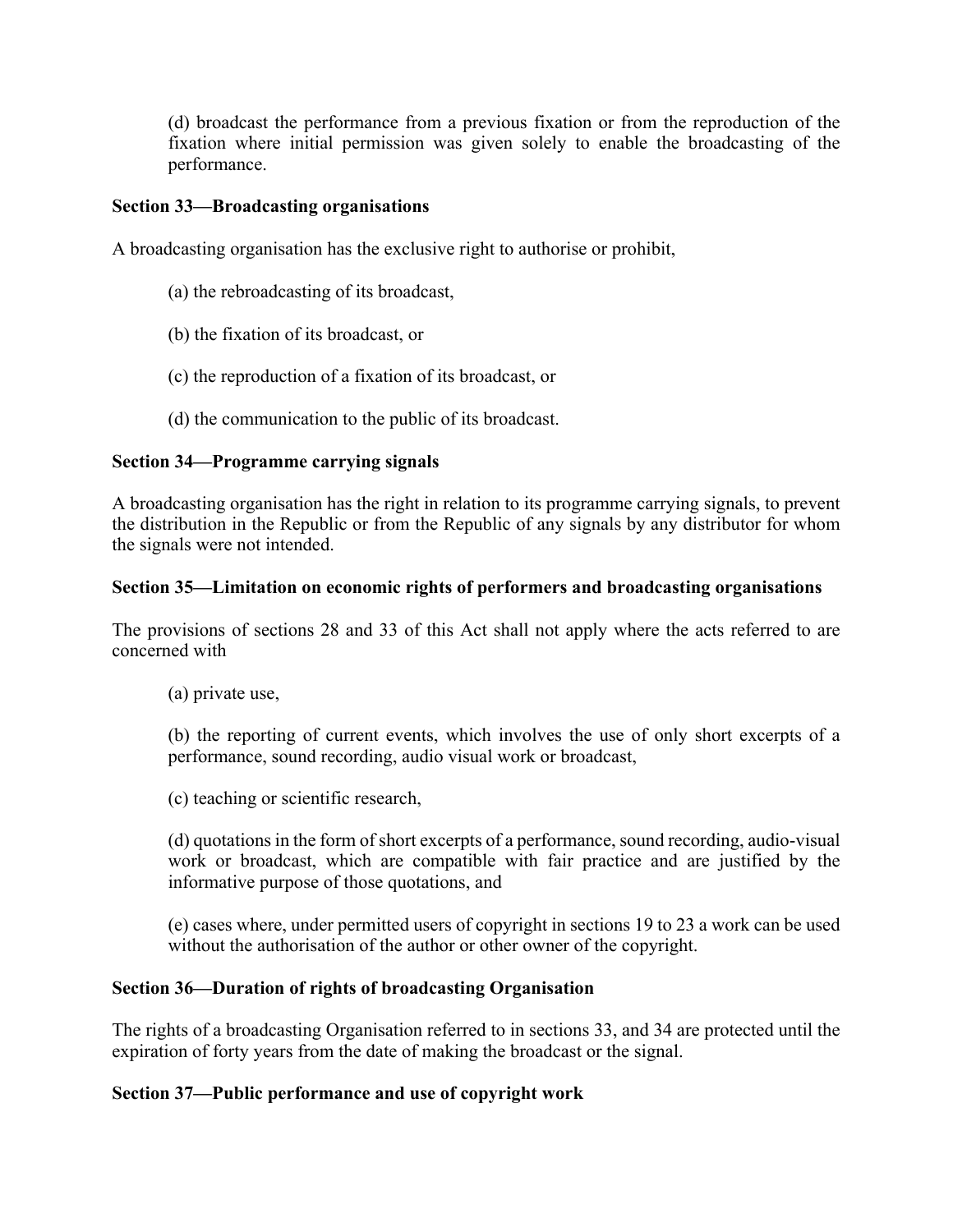(1) Where in any public place by means of broadcasting, cinematography, jukebox or other apparatus, a sound recording or audio visual work is used the authorised performer and producer of the sound recording or audio visual work shall be entitled to royalty in accordance with this Act.

(2) An owner of copyright is entitled to collect royalties for the live performance of the copyright work or for the public performance of the recorded copyright work.

General Provisions

# **Section 38—The public domain**

(1) The following works belong to the public domain

- (a) works with expired terms of protection,
- (b) works by authors who have renounced their rights, and
- (c) foreign works that do not enjoy protection in the Republic.

(2) For the purposes of paragraph (b) of subsection (1) of this section renunciation by an author or the author's successor in title of the author's rights provided under section 5 shall be by writing and made public, but the renunciation shall not conflict with any previous contractual obligation relating to the work.

(3) Subject to the payment of a fee that may be specified by the Minister a work that has fallen into the public domain may be used without any restriction.

(4) There shall be established by the Minister a fund for the deposit of any money that accrues from the payment of fees under subsection (3).

(5) The fund shall be established with the approval of the Accountant-General and shall be for the benefit of institutions that promote the arts, authors, performers, producers of sound recording, translators and the arts in general, except that separate head accounts shall be assigned to the respective arts.

(6) The fund shall be managed by the Copyright Administrator in consultation with the Minister.

## **Section 39—Registration of works**

(1) The Copyright Administrator appointed under section 68 shall open and maintain registers in which shall be registered associations of authors, works and productions.

(2) The purposes of registration are

- (a) to maintain a record of works,
- (b) to publicise the rights of the owners, and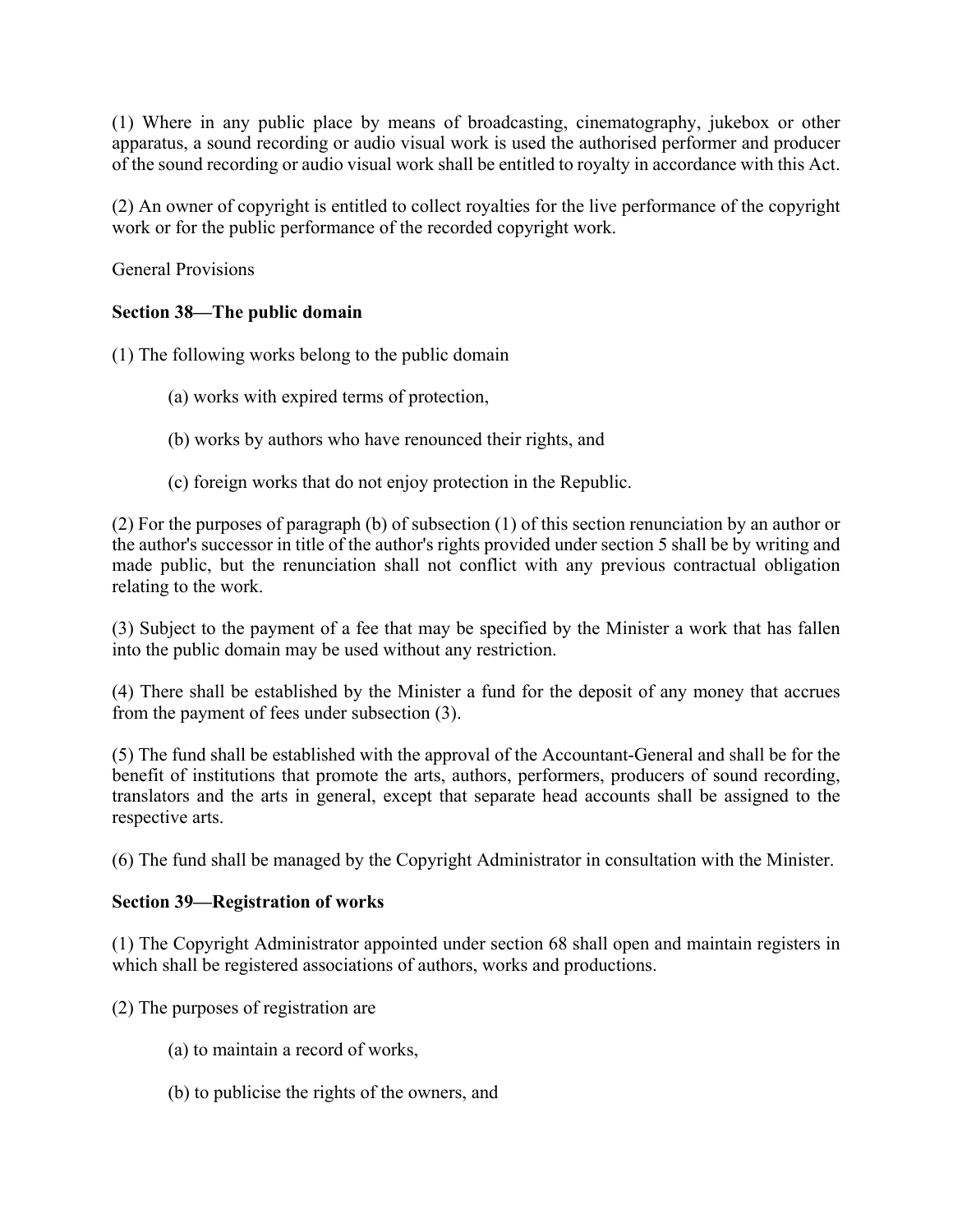(c) to give evidence of the ownership and authentication of intellectual property.

(3) A publisher of work in the Republic may submit the work for registration by the Copyright Administrator after its publication and two copies of the best edition may be deposited at the Copyright Office.

(4) Copyright protection of a work shall not be dependent on the registration of the work.

### **Section 40—Presumption of authorship**

(1) An individual whose name is indicated as the author on any work shall be presumed to be the author of the work in the absence of any proof to the contrary.

(2) This provision shall also apply where the name used is a pseudonym if the pseudonym does not leave any doubt as to the identity of the author.

(3) The presumption of authorship also applies to works created by more than one author.

## **Section 41—Infringement of copyright and related rights**

(1) Subject to this Act the doing of an act contrary to

- (a) the rights of an author under sections 5 and 6,
- (b) the rights of a performer under sections 28, 30 and 31

(c) the rights of broadcasting organisations under sections 33 and 34 constitutes an infringement of copyright or related right, as the case may be, and the right owner may seek relief in a civil action under section 44.

### **Section 42—Copyright and related rights offences**

(1) A person who

(a) reproduces, duplicates, extracts, imitates or imports into the country, except for that person's private use, any work,

(b) causes to be reproduced, duplicated, extracted, imitated or imported into the country except for the person's private use any work,

(c) distributes or permits or causes to be distributed in the country by way of sale or otherwise any work,

- (d) exhibits or permits or causes to be exhibited in public any work,
- (e) removes or alters any electronic rights management information,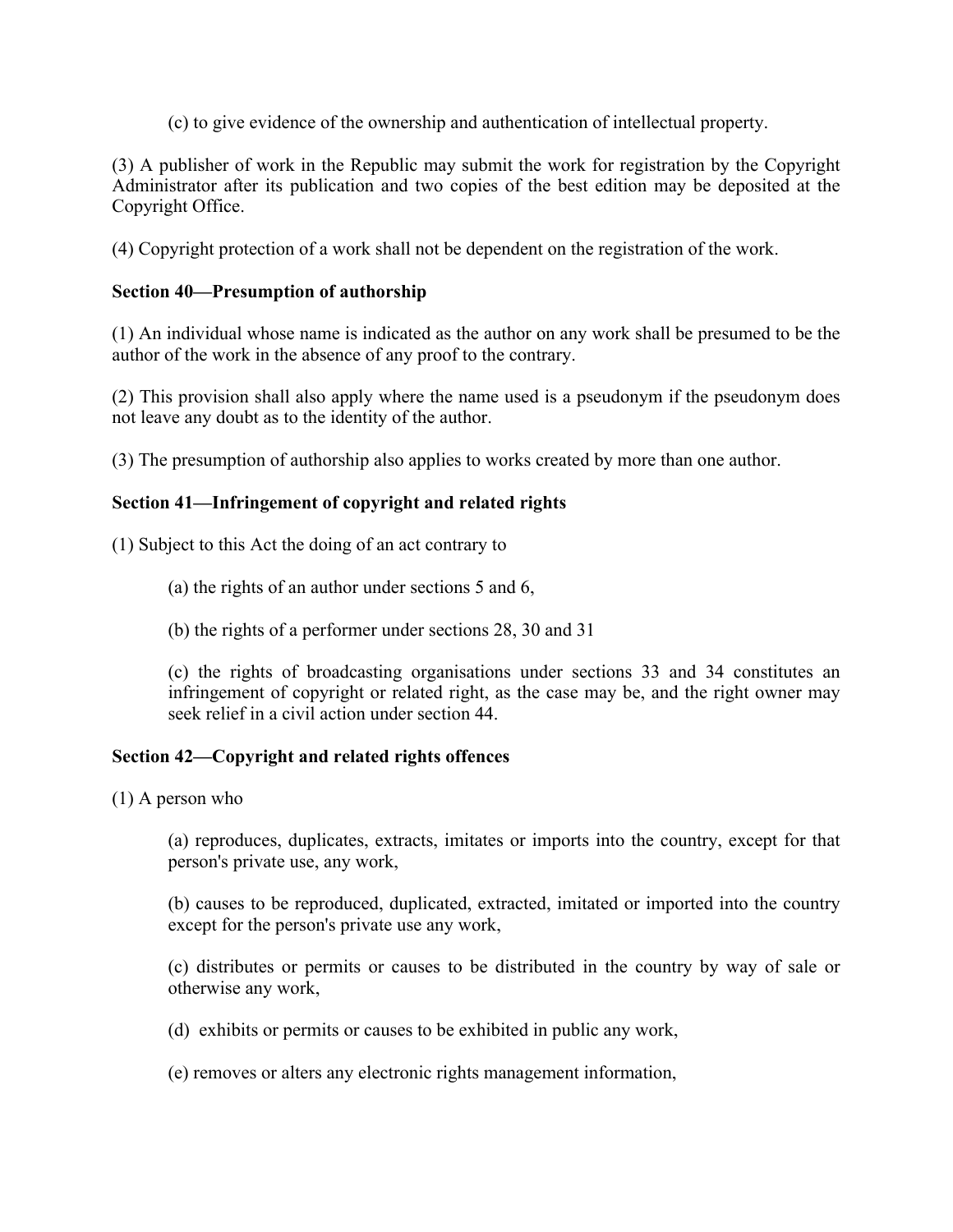(f) distributes, imports for distribution, broadcasts, communicates or makes available to the public, works, performances, copies of fixed performances or sound recordings knowing that electronic right management information has been removed or altered without authority, or

(g) manufactures, imports, distributes, exports, sells, rents, possesses for commercial purposes, offers to the public, advertises, communicates or otherwise provides any device, product or component that is designed or adapted to remove, alter or add electronic rights management information, or

(h) circumvents any technological protection measure applied by the right holder to the protected work, or

(i) manufactures, imports, distributes, exports, sells, rents, possesses for commercial purposes, offers to the public, advertises, communicates or otherwise provides without authority devices, components, services or other means, designed, adapted, or promoted to circumvent such a measure, or

(j) rents or lends to the public any work

where the person performing the act knew or had reasonable grounds to know that the action induces, enables, facilitates or conceals an infringement of any copyright or related right protected under this Act without the licence or authorisation of the person whose rights are protected under this Act or the agent of that person whose rights are protected, infringes the protected rights and commits an offence punishable under section 43 of this Act.

### **Section 43—Penalty for copyright offence**

A person who infringes a right protected under this Act commits an offence and is liable on summary conviction to a fine of not more than one thousand penalty units and not less than five hundred penalty units or to a term of imprisonment of not more than three years or to both; and in the case of a continuing offence to a further fine of not less than twenty-five penalty units and not more than one hundred penalty units for each day during which the offence continues.

### **Section 44—Offences related to folklore**

(1) A person shall not sell, offer or expose for sale or distribution in the Republic copies of

- (a) works of folklore made in or outside the Republic, or
- (b) translations, adaptations, arrangements of folklore made outside the Republic

without the permission in writing of the National Folklore Board.

(2) A person who contravenes this section commits an offence and is liable on summary conviction to a fine of not more than one thousand penalty units and not less than one hundred and fifty penalty units or to a term of imprisonment of not more than three years or to both; and in the case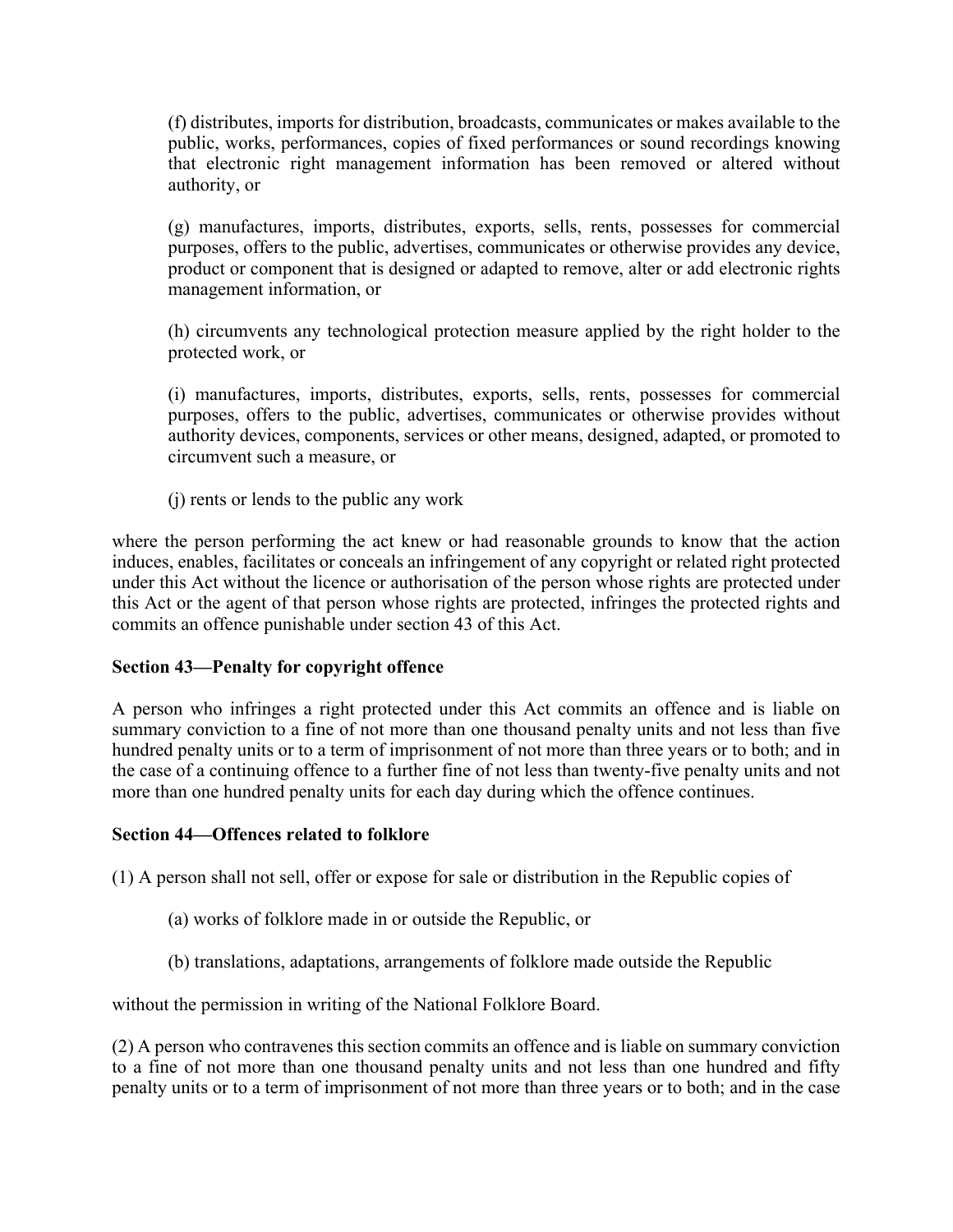of a continuing offence to a further fine of not less than twenty-five penalty units for each day during which the offence continues.

### **Section 45—Offences by body of persons**

(1) Where an offence is committed by a body of persons under this Act

(a) in the case of a body corporate other than a partnership, every director or secretary of the body corporate shall also be deemed to have committed the offence, and

(b) in the case of a partnership, every partner shall also be deemed to have committed the offence.

(2) A person shall not be considered to have committed an offence under this section if the person proves to the satisfaction of the court that the offence in respect of which the person is charged was committed by some other person and was without the consent or connivance of the person charged and that the person charged exercised the diligence required to prevent the commission of that offence that that person ought to have exercised having regard to the circumstances.

### **Section 46—Compensation to victim of offence and forfeiture**

In addition to any punishment imposed by the court in respect of an offence under this Act, the court may order

(a) that the sums of money arising out of the offence be paid to the person entitled under this Act to those sums, and

(b) that the reproduction, duplication, extract, imitation and other material involved in the infringement, and the implement or device used in the infringement be forfeited and disposed of as the court may direct having regard to the circumstances relating to the infringement.

### **Section 47—Civil remedies**

(1) A person whose rights under this Act are imminent danger of being infringed or are being infringed upon may initiate civil proceedings in the High Court

(a) for an injunction to prevent the infringement or prohibit the continuation of the infringement,

(b) in respect of imported goods or goods ready for export, for an order requiring the Customs, Excise and Preventive Service to detain the goods, or

(c) for the recovery of damages for the infringement.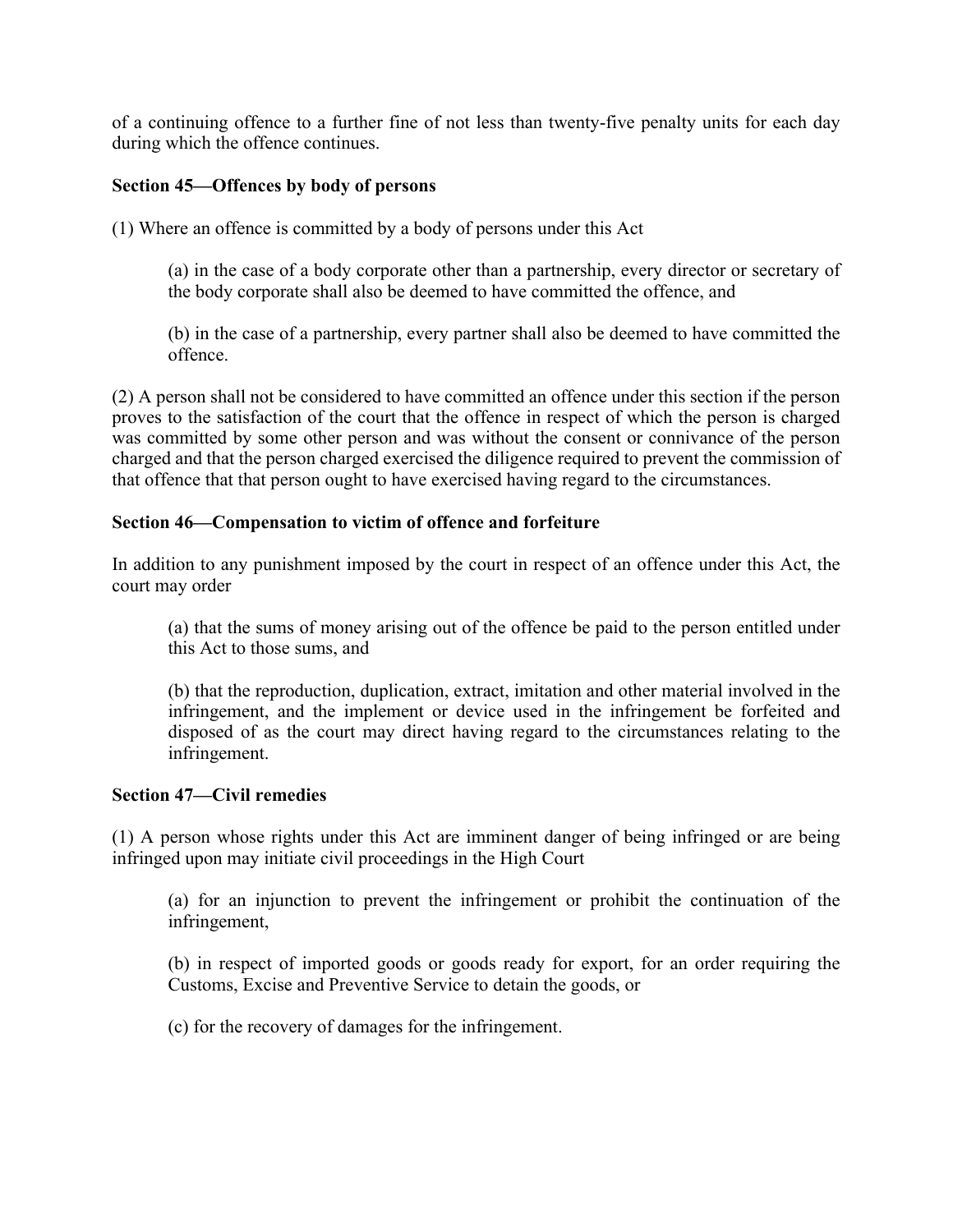(2) On an ex parte application, the Court may make an order in chambers for the inspection or removal from the defendant's premises of copyright infringing materials which constitute evidence of infringement by the defendant.

(3) The grant of an injunction under subsection (1) of this section shall not affect the claim for damages in respect of loss sustained by the applicant as a result of the infringement of the applicant's rights under this Act.

(4) A person who sustains damage from an infringement of that person's rights under this Act may institute civil proceedings against the person responsible for the infringement whether or not the person has been successfully prosecuted under this Act.

(5) Where the Customs, Excise and Preventive Service (CEPS) detain goods under subsection  $(1)(b)$ 

(a) the right holder or the person upon whose application the order was made shall provide to the CEPS a sufficiently detailed description of the goods to make them readily recognisable by the CEPS;

(b) the CEPS shall release the goods to their owner if within ten working days it is not informed by the person upon whose application the order was made that

(i) proceedings leading to a decision on the merits of the case have been initiated by a party other than the owner of the detained goods, or

(ii) an extension of the order for the detention of the goods had been granted by the appropriate authority.

(6) A right holder may apply directly to the CEPS for the detention of goods upon the grounds stated in subsection (1)(b); and subsection (5) shall apply to such an application as appropriate except that before the application is granted, the applicant shall provide sufficient information to satisfy the CEPS that there is an infringement or imminent infringement of the rights holder's copyright or related right.

(7) Upon receipt of an application under subsection (6), the CEPS shall within fourteen days, inform the applicant of

- (a) the decision of the CEPS on the application; and
- (b) where the application is granted, the period of the detention of the goods.

## **Section 48—Settlement of disputes**

(1) Where any dispute arises between any parties under this Act or in relation to any copyright or claim under this Act, the parties involved in the dispute may seek to negotiate a settlement of the dispute.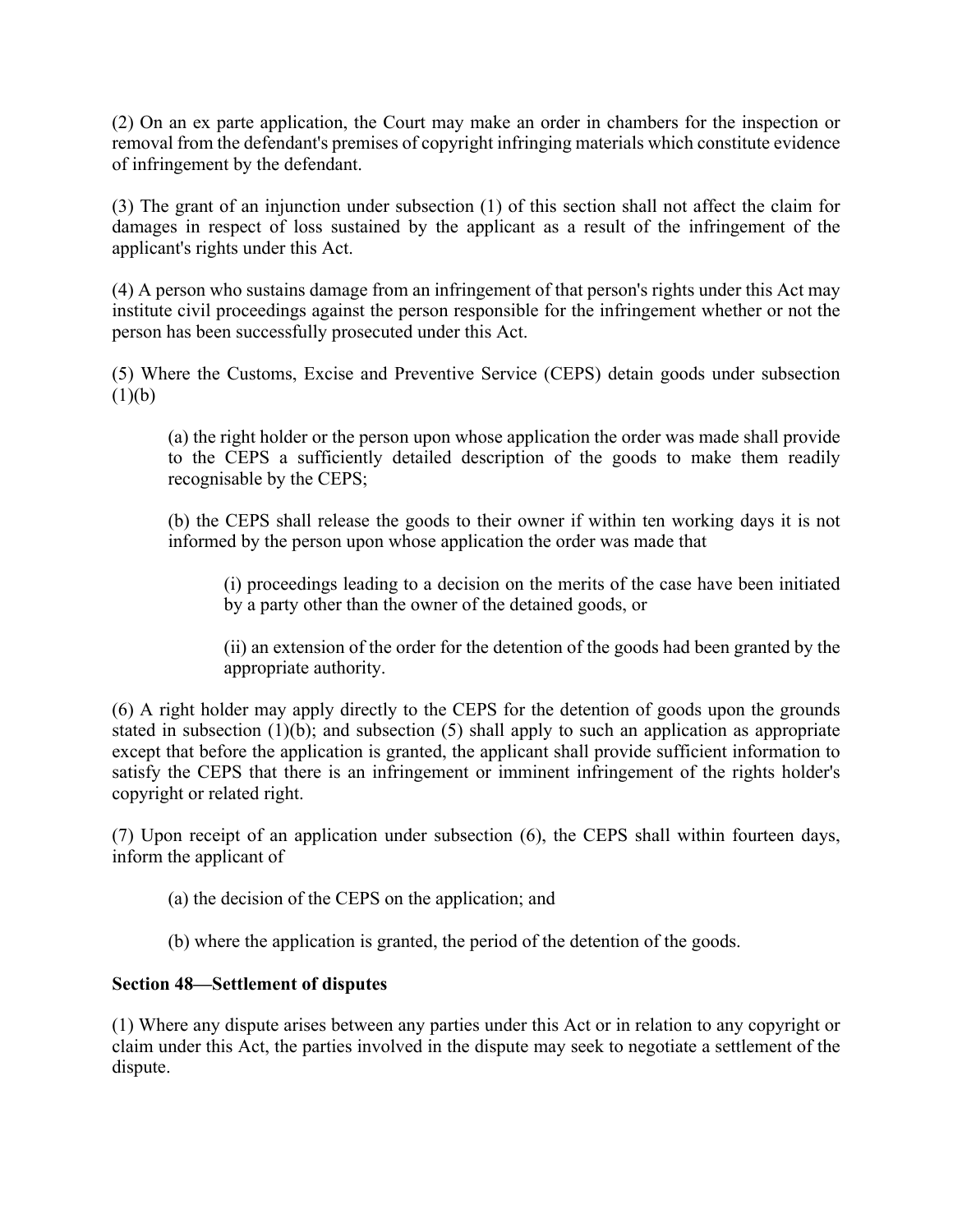(2) Where negotiation under subsection (1) fails, a report may be made by either or both parties to the Copyright Administrator who shall mediate for a settlement.

(3) A party dissatisfied with a decision to submit to mediation made under subsection (2) may seek redress from a court of competent Jurisdiction.

## **Section 49—Collective administration societies**

(1) Authors, producers, performers and publishers may form collective administration societies for the promotion and protection of their interest.

(2) A collective administration society may acting on the authority of the owner of a right collect and distribute royalties and other remuneration accruing to the owner.

(3) The Minister may by legislative instrument make Regulations for the formation, operation and administration of societies.

## **Section 50—Copyright monitoring team**

(1) There is by this Act established a copyright monitoring team referred to as "the monitoring team".

(2) The monitoring team shall comprise a number of police officers, five representatives of Copyright owners and two officers of the Copyright Office that the Copyright Office may require.

(3) The monitoring team shall

- (a) monitor copyright works,
- (b) investigate cases in respect of copyright,
- (c) undertake anti-piracy activity, and
- (d) perform other functions that are necessary to protect authors.

(4) Members of the monitoring team from the Police Service may be seconded to the Copyright Office for periods and on terms that the Minister of Justice and the Minister of Interior may determine on the advice of the Copyright Administrator and the Inspector General of Police.

### **Section 51—Establishment of the Copyright Tribunal**

There is established a Copyright Tribunal referred to in this Act as the "Tribunal".

### **Section 52—Composition of the Tribunal**

The Tribunal shall comprise three persons, one of whom shall be a lawyer of at least ten years standing who shall be the chairperson.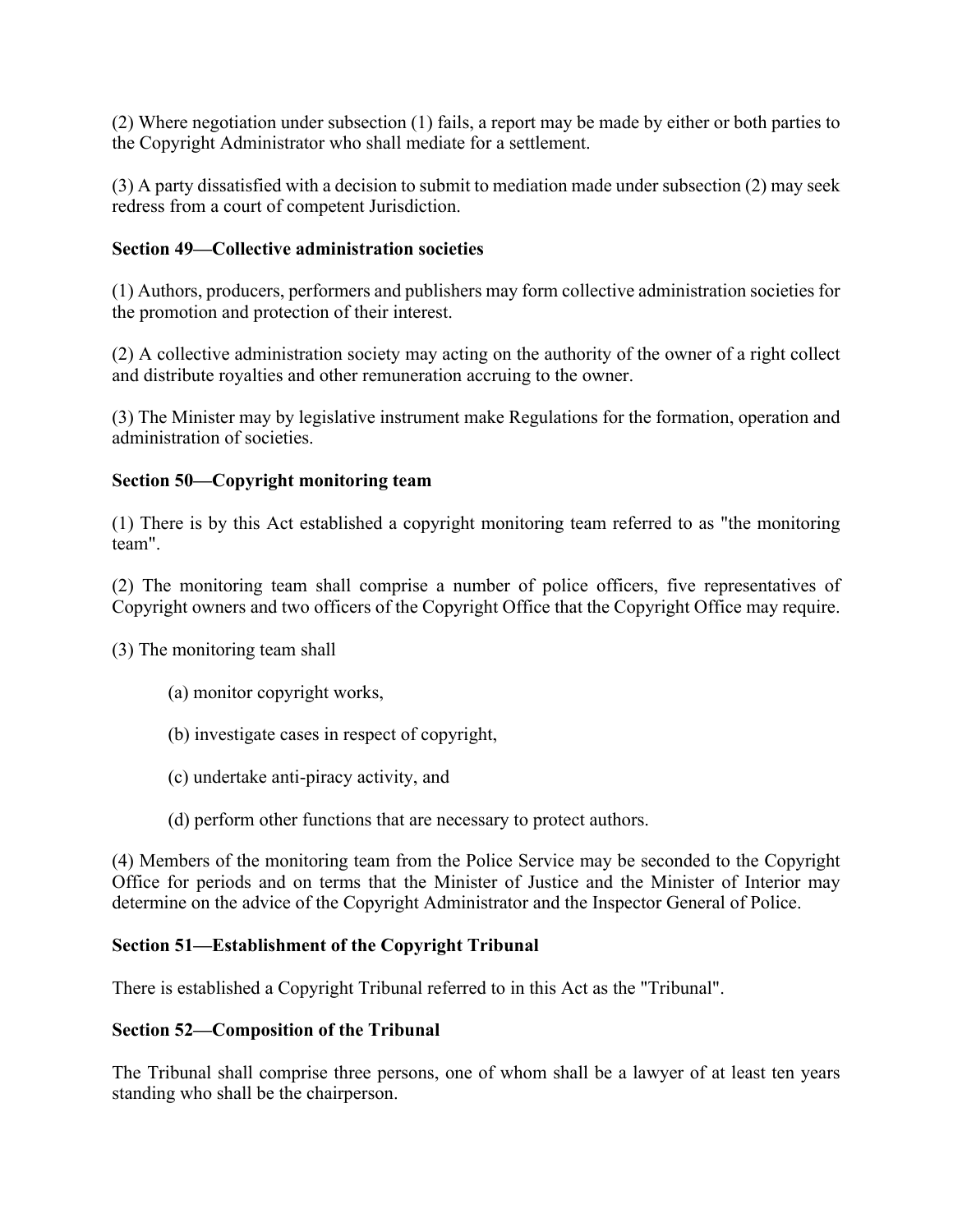## **Section 53—Functions of the Tribunal**

The Tribunal shall

(a) hear and determine

(i) a matter referred to it pursuant to a provision relating to a licensing scheme, and

(ii) an application to settle the royalty or other sum payable for rental of a sound recording, film or computer programme;

(b) keep under review the prescribed rate of royalty payable to a performer in connection with an adaptation of an original recording of a performance; and

(c) make recommendations to the Minister on the rate of royalties or other payments payable in respect of the use or presentation in a national cultural event, of any work or performance in which copyright or other rights subsist.

(2) In relation to its functions under subsection (1)(b) the Tribunal may on its own initiative and shall, on a request made in writing by the Minister, enquire into the appropriateness of any rate fixed and make recommendations to the Minister with respect to the rate as the Tribunal considers appropriate.

### **Section 54—Tenure of office of members of the Tribunal**

(1) A member of the Tribunal shall be appointed by the Minister and shall hold office for a period of not more than three years, and is eligible for re-appointment.

(2) A member of the Copyright Tribunal shall, subject to subsection (1), hold and vacate office in accordance with the terms of appointment, and may

(a) resign from office by notice in writing to the Minister; or

(b) by notice in writing from the Minister to the member to be removed from office on account of

(i) bankruptcy,

(ii) having made an arrangement with creditors or, having executed a trust deed for creditors or entered into a composition contract, or

(iii) being incapacitated by physical or mental illness.

(3) If a member of the Tribunal is by reason of illness, absence or other reasonable cause unable to perform the duties of office, either generally or in relation to particular proceedings, the Minister may appoint another person to discharge the duties of the member or in relation to those proceedings for a period not exceeding six months at one time, and a person so appointed shall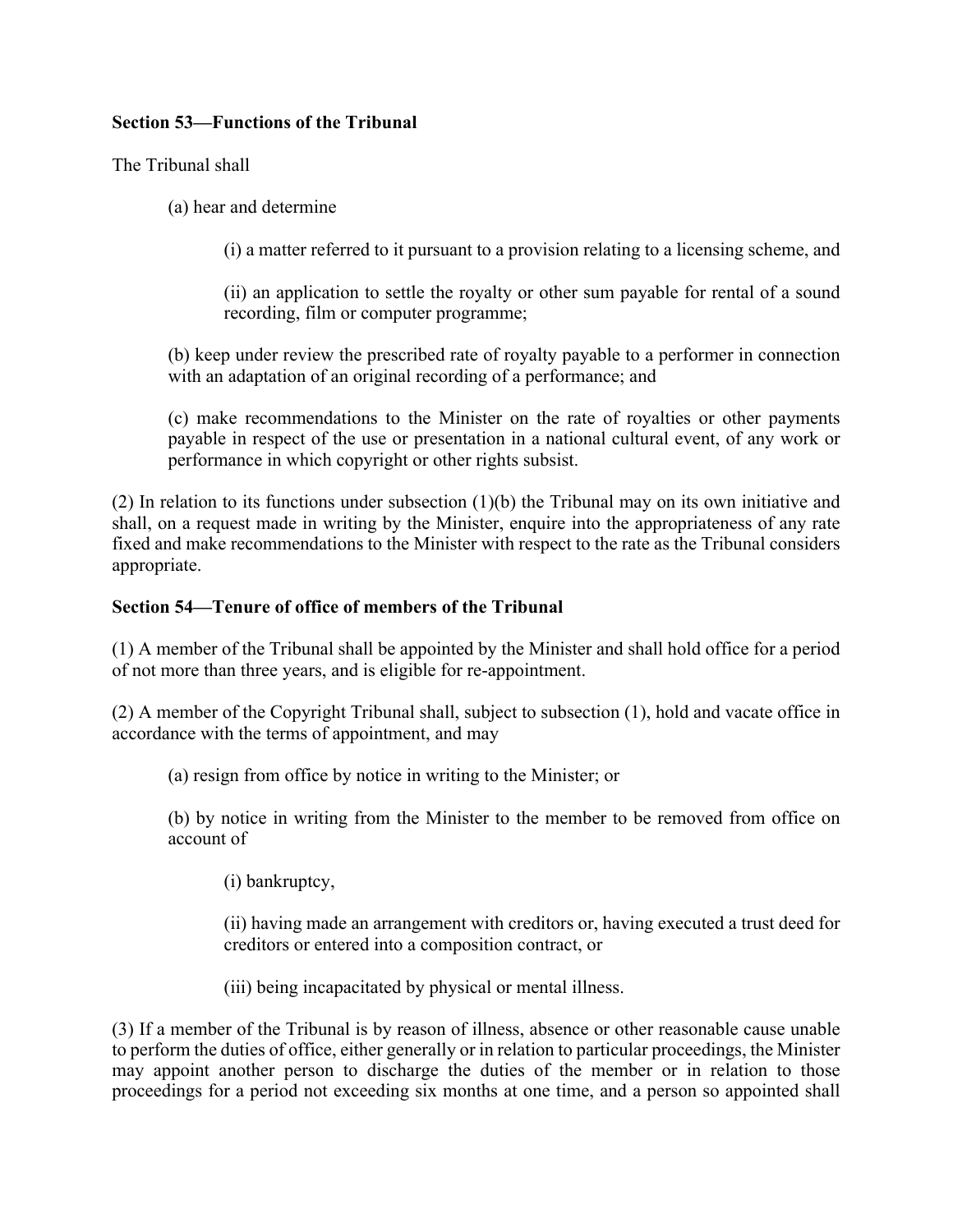have during the period of the appointment, or in relation to the proceedings in question, the same powers as the member in whose place the person is appointed.

## **Section 55—Allowances of members**

A member of the Tribunal shall receive remuneration on that the Minister determines.

## **Section 56—Proceedings of the Tribunal**

(1) Where part of any proceedings before the Tribunal has been heard and a member of the Tribunal is unable to continue, the Tribunal shall remain duly constituted for the purpose of those proceedings so long as two members remain.

(2) If the chairperson is unable to continue, the chairperson shall

(a) appoint one of the remaining members to act as chairperson, and

(b) where necessary appoint a suitably qualified person to attend the proceedings and advise the members on any questions of law arising.

(3) A person is "suitably qualified" for the purposes of subsection (2) if the person is eligible for appointment as, chairperson of the Tribunal.

(4) The Tribunal shall sit at a place and time to be determined by the chairperson or the member for the time being acting as the chairperson.

### **Section 57—Rules of procedure**

(1) The Minister shall make regulations to govern the proceedings of the Copyright Tribunal.

(2) Regulations made under subsection (1) may

(a) empower the Tribunal not to entertain a representative organisation unless the Tribunal is satisfied that the organisation is reasonably representative of the class of the persons it claims to represent;

(b) provide for the manner in which the parties to any proceedings is to be determined and enable the Tribunal to join as a party to proceedings any person or organisation that the tribunal is satisfied has a substantial interest in the matter; and

(c) require the Tribunal to give the parties to proceedings an opportunity to state their case, in writing or orally as the Regulations may provide.

### **Section 58—Appeal**

(1) An appeal lies on any point of law arising from a decision of the Tribunal to the High Court.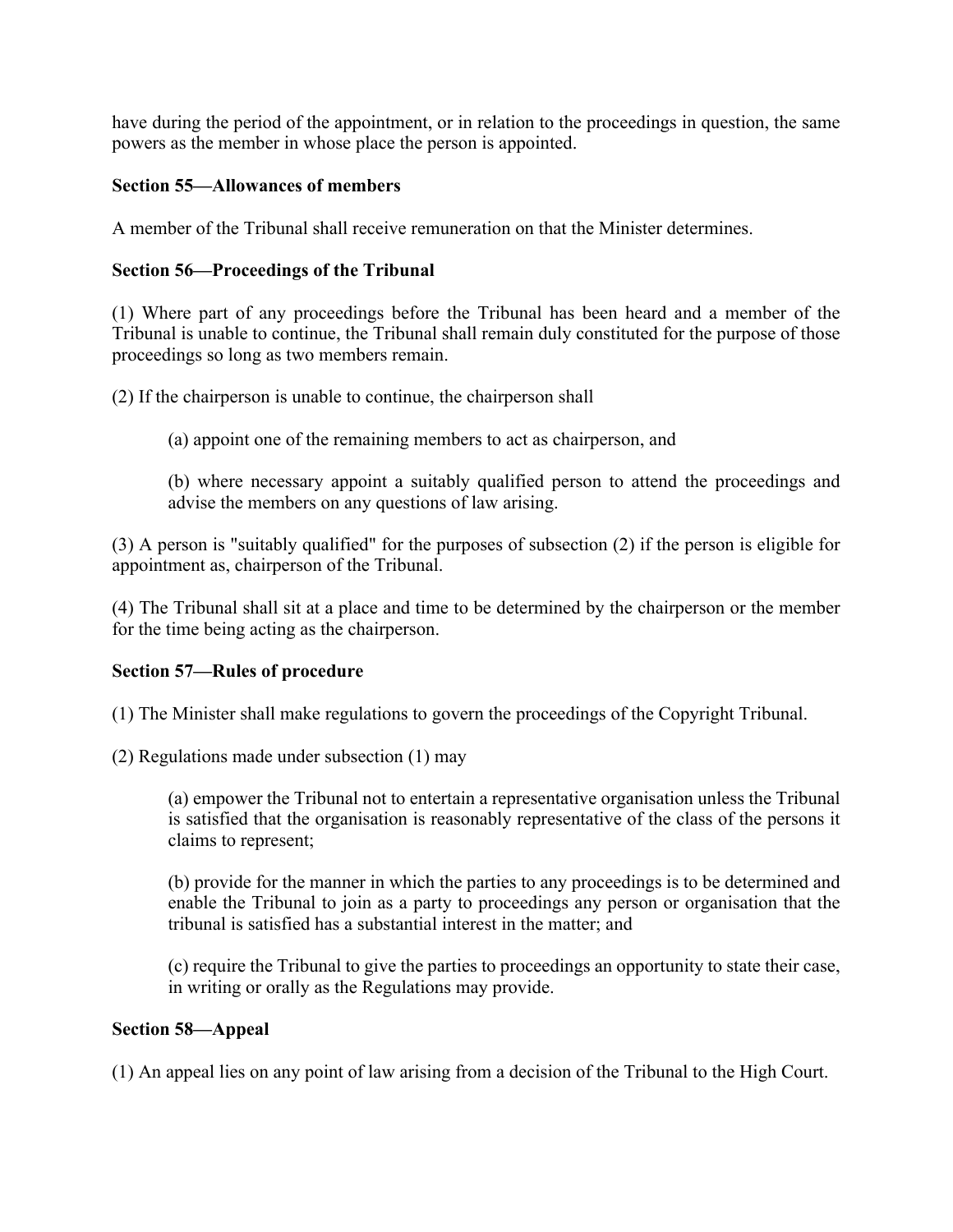(2) The Tribunal may, by way of case stated, refer a question of law to the High Court for its opinion.

(3) The decision of the High Court, whether on an appeal or on a case stated, shall be binding on the Tribunal.

National Folklore Board

## **Section 59—National Folklore Board**

(1) There is established by this Act a National Folklore Board referred to in this Act as "the Board".

- (2) The Board shall consist of
	- (a) a chairperson,
	- (b) the Copyright Administrator,
	- (c) a person nominated by the National Commission on Culture; and
	- (d) six other persons

who shall be appointed by the President in consultation with the Council of State.

### **Section 60—Tenure of members of the Board**

(1) The members of the Board shall hold office for four years and are eligible for re-appointment on the expiry of the period.

(2) A member of the Board may resign from office in writing addressed to the President through the Chairperson.

(3) Where the office of a member other than an ex-officio member becomes vacant before the expiry of the term of the member or if for any other reason the member is unable to perform the functions of office, the Chairperson shall notify the President who shall, acting in consultation with the Council of State, appoint another person to complete the unexpired term of office.

(4) A person appointed to complete the unexpired term of a member may after serving the unexpired term be appointed a member of the Board.

### **Section 61—Allowances for members**

Members of the Board shall be paid allowances determined by the Minister in consultation with the Minister responsible for finance.

### **Section 62—Meetings of the Board**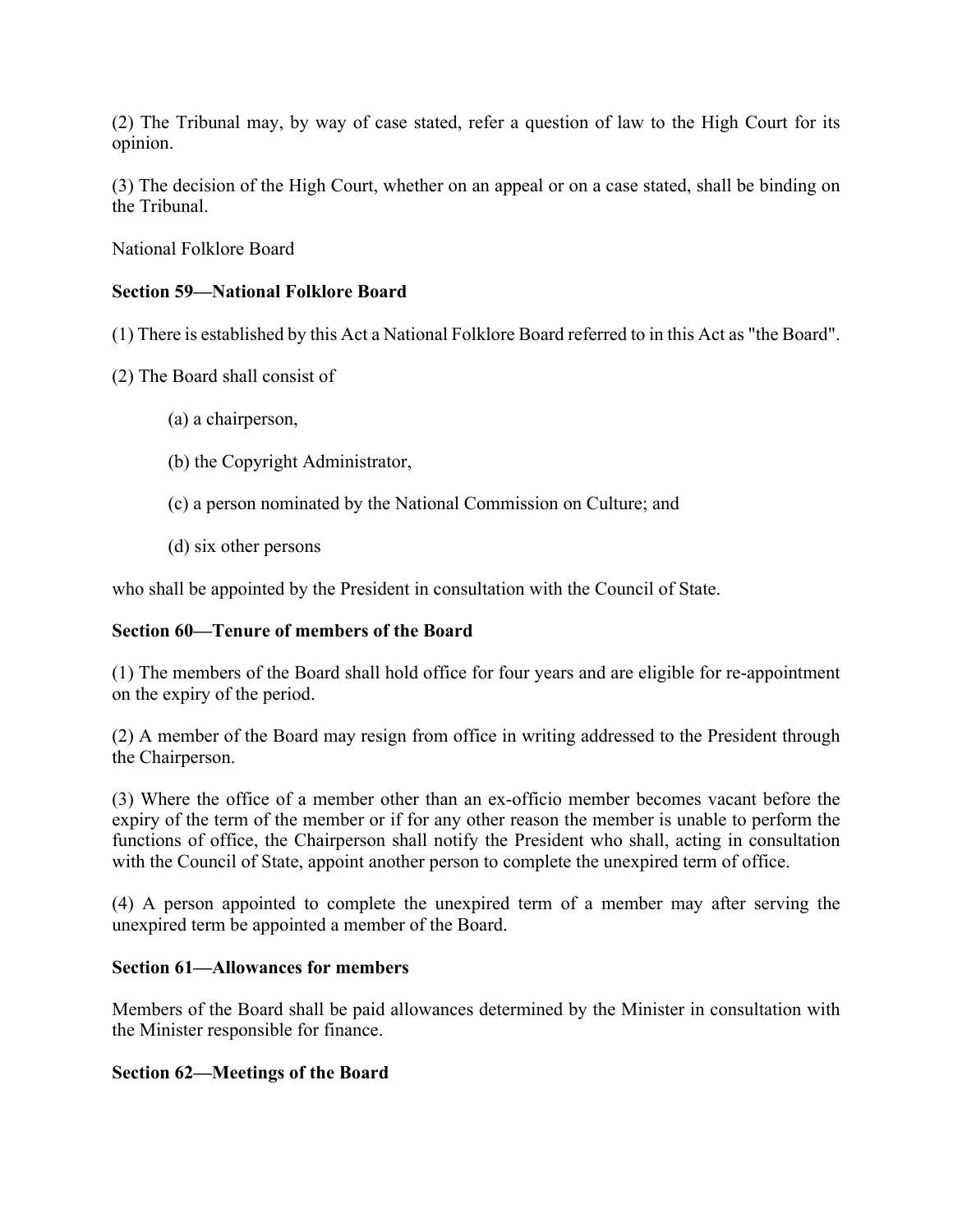(1) The Board shall meet to conduct business at times and at places that the chairperson may determine except that the Board shall meet at least once every three months.

(2) The Board shall regulate the procedure of its meetings.

# **Section 63—Functions of the Board**

The Board shall

(a) administer, monitor and register expressions of folklore on behalf of the Republic,

(b) maintain a register of expressions of folklore at the Copyright Office,

(c) preserve and monitor the use of expressions of folklore in the Republic,

(d) provide members of the public with information and advice on matters relating to folklore,

(e) promote activities which will increase public awareness on the activities of the Board, and

(f) promote activities for the dissemination of expressions of folklore within the Republic and abroad.

## **Section 64—Use of folklore**

(1) A person who intends to use folklore for any purpose other than as permitted under section 19 of this Act, shall apply to the Board for permission in the prescribed form and the person shall pay a fee that the Board may determine.

(2) There shall be established by the Minister with the approval of the Accountant-General a fund for the deposit of any fees that may be charged in respect of the use of folklore.

(3) The fund shall be managed by the Board and shall be used

(a) for the preservation and promotion of folklore, and

(b) for the promotion of indigenous arts.

Administration, the Copyright Office and Miscellaneous Matters

# **Section 65—Establishment of the Copyright Office**

(1) There is established by this Act the Copyright Office.

(2) The Copyright Office shall consist of the Copyright Administrator appointed under section 68 of this Act and other officers employed for the Copyright Office.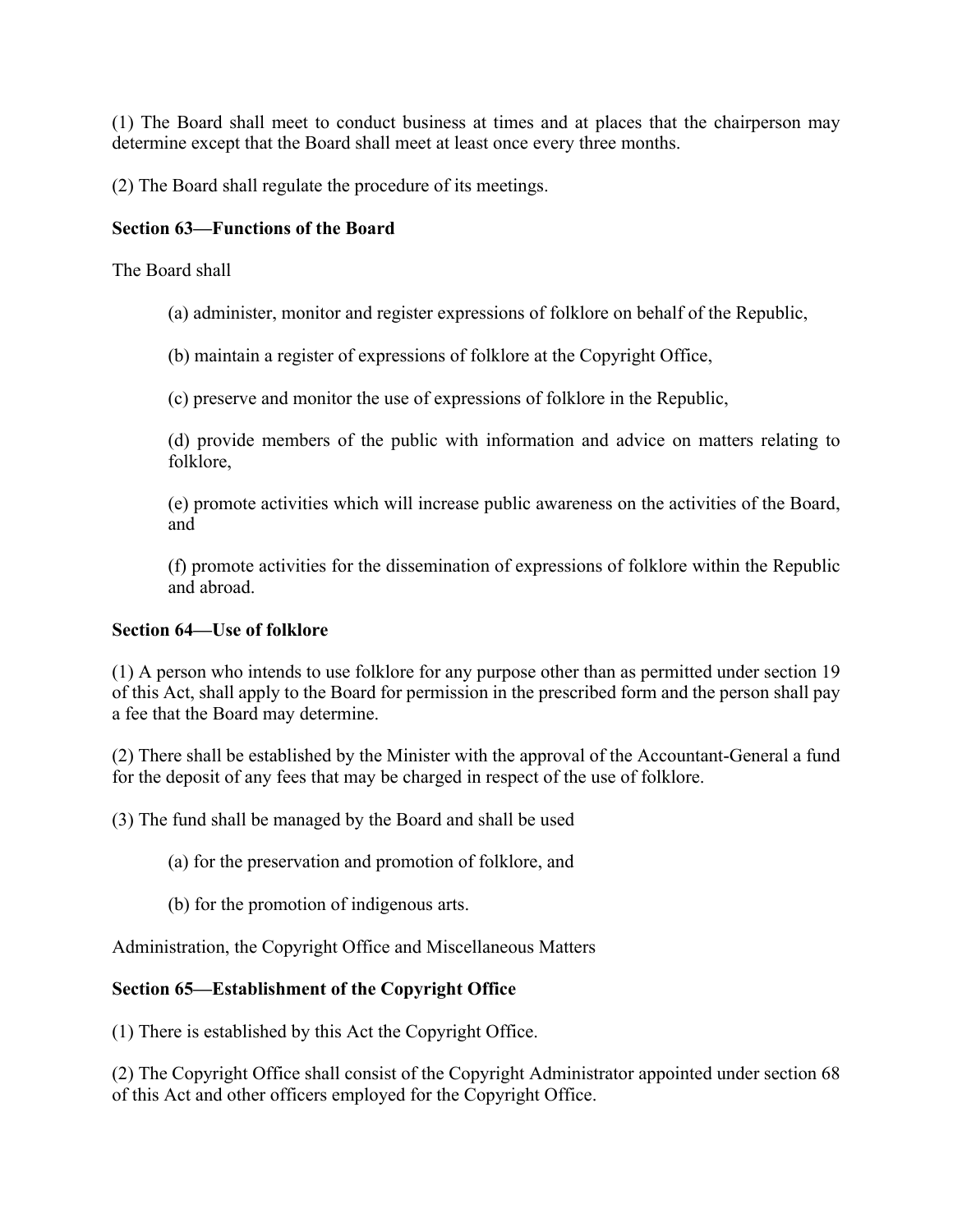(3) The headquarters of the Copyright Office shall be in Accra.

(4) There may be opened regional branches of the Copyright Office in such regions as the Minister acting on the advice of the Legal Service Board may determine.

## **Section 66—Object and functions of the Copyright Office**

(1) The Copyright Office is responsible for the administration of copyright.

(2) In pursuance of its object the Copyright Office shall

(a) implement copyright and copyright related laws and regulations and provide for copyright administration;

(b) investigate and redress cases of infringement of copyright, and settle disputes of copyright where those disputes have not been reserved for settlement by the Copyright Tribunal;

- (c) be responsible for the administration of external copyright relations;
- (d) administer copyrights of which the State is the owner;
- (e) carry out other duties in relation to copyright administration.

## **Section 67—Governing body**

The governing body of the Copyright Office shall be the Legal Service Board.

### **Section 68—Copyright Administrator**

(1) The chief executive of the Copyright Office shall be the Copyright Administrator who shall be appointed by the President in accordance with the advice of the Legal Service Board given in consultation with the Public Services Commission.

(2) The Copyright Administrator shall hold office on terms and conditions specified in the letter of appointment of the Copyright Administrator.

(3) The Copyright Administrator shall be responsible for the day-to-day administration of the Copyright Office subject to directives that the Legal Service Board may give.

(4) The Copyright Administrator may delegate any of the duties of the office.

### **Section 69—Appointment of staff of the Copyright Office**

(1) The Copyright Office shall have other officers and employees that are necessary for the proper and effective performance of its functions.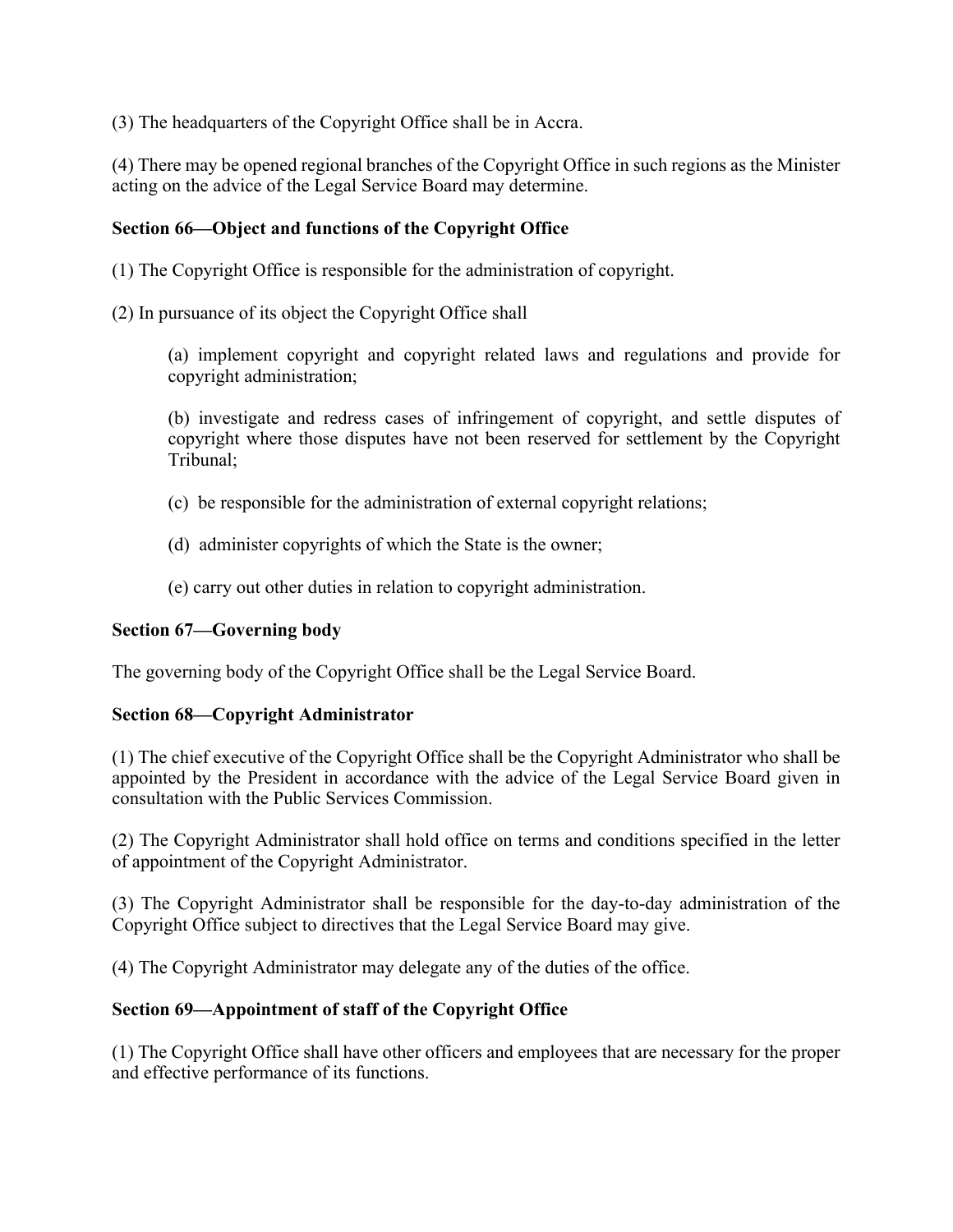(2) The staff of the Copyright Office shall perform such functions that the Copyright Administrator may assign to them.

(3) The President shall appoint the staff and employees of the Copyright Office in accordance with article 195 of the Constitution on terms and conditions that the President may determine.

(4) The Legal Service Board may engage the services of consultants and advisers as it considers necessary upon the recommendation of the Copyright Administrator.

(5) Public officers may be transferred or seconded to the Copyright Office or may otherwise be required to give assistance to it.

## **Section 70—Funds of the Copyright Office**

The funds for the operation of the Copyright Office shall include

- (a) money approved by Parliament for the Office,
- (b) donations,
- (c) gifts, and
- (d) money received from any other source approved by the Minister for Finance.

### **Section 71—Budget**

The Copyright Office shall submit to the Minister responsible for Finance through the Minister at the end of each financial year detailed estimates of the budget for the Copyright Office for the ensuing year.

### **Section 72—Accounts and audit**

(1) The Copyright Office shall keep books of account and proper records in relation to them and the books and records of the Copyright Office shall be in such form as the Auditor-General may approve.

(2) The account books and records of the Copyright Office shall, within three months after the financial year be audited by the Auditor-General or an auditor approved by the Auditor-General and a report on the audit shall be submitted to the Board.

(3) The financial year of the Copyright Office shall be the same as the financial year of the Government.

### **Section 73—Annual report**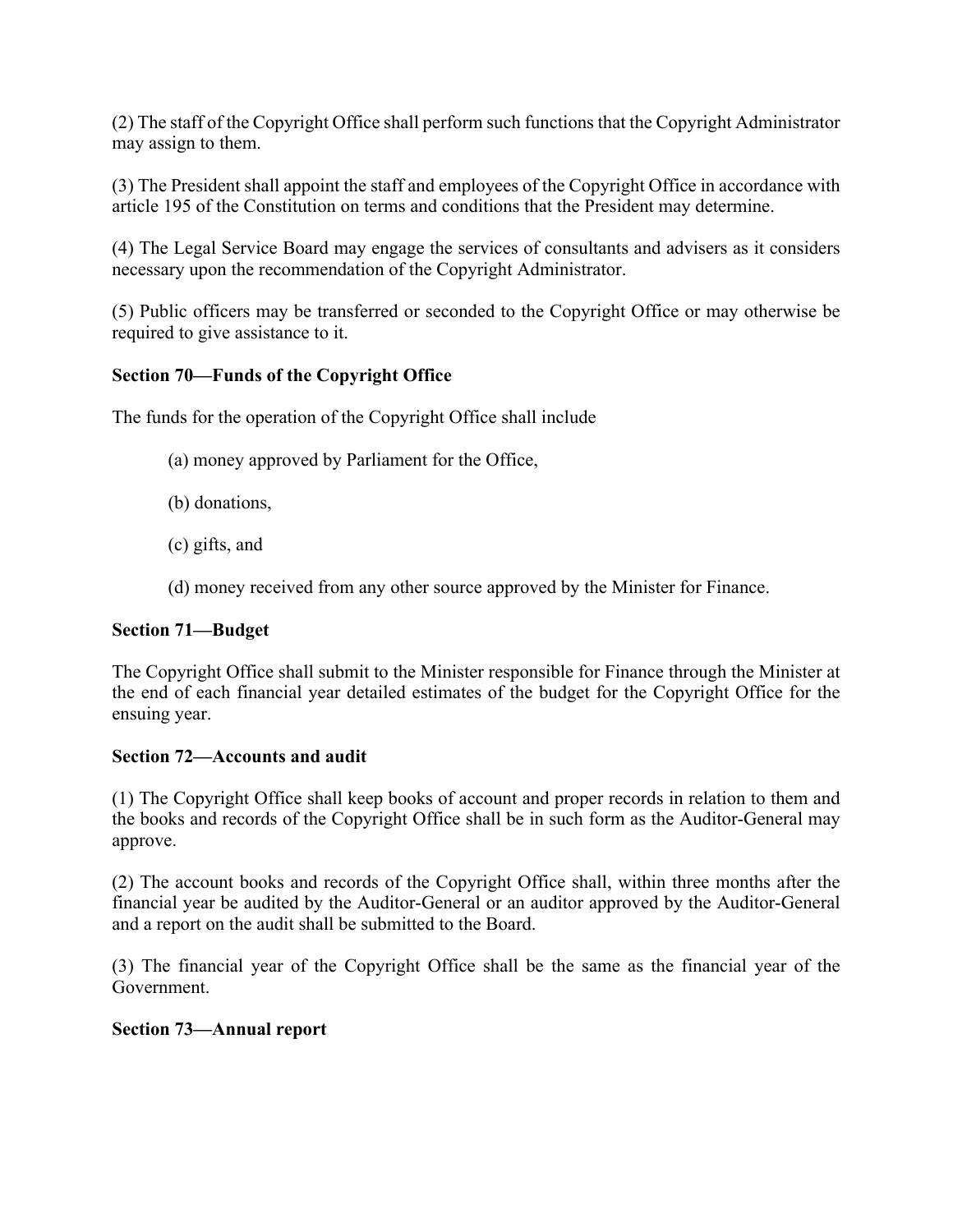(1) The Copyright Office shall after the expiration of each financial year but within six months after the end of the year, submit to the Minister through the Legal Service Board an annual report covering the activities of the Copyright Office for the year to which the report relates.

(2) The annual report submitted under subsection (1) shall include the report of the Auditor-General.

(3) The Minister shall, within two months after the receipt of the annual report submit the report to Parliament with such statement as the Minister considers necessary.

(4) The Copyright Office shall also submit to the Minister other report that the Minister may in writing request.

## **Section 74—Regulations**

The Minister may by legislative instrument make regulations

(a) for the registration and deposit of works,

(b) in consultation with the Minister responsible for finance for the levy payable on technical devices used for copying copyright materials,

(c) for the form and scope of contracts and licences relating to publishing, performance, sound recording and audio-visual productions, and

(d) generally for carrying into effect the provisions of this Act.

### **Section 75—Minister's power of delegation**

The Minister may delegate any power of the Minister under this Act in writing to the Copyright Administrator or any other public officer.

### **Section 76—Interpretation**

In this Act unless the context otherwise requires

"artistic work" means irrespective of artistic quality any of the following works:

(a) painting, drawing, etching, lithograph, woodcut, engraving, print, fashion design and wood design;

- (b) photography not comprised in an audio visual film;
- (c) map, plan or diagram;
- (d) sculpture;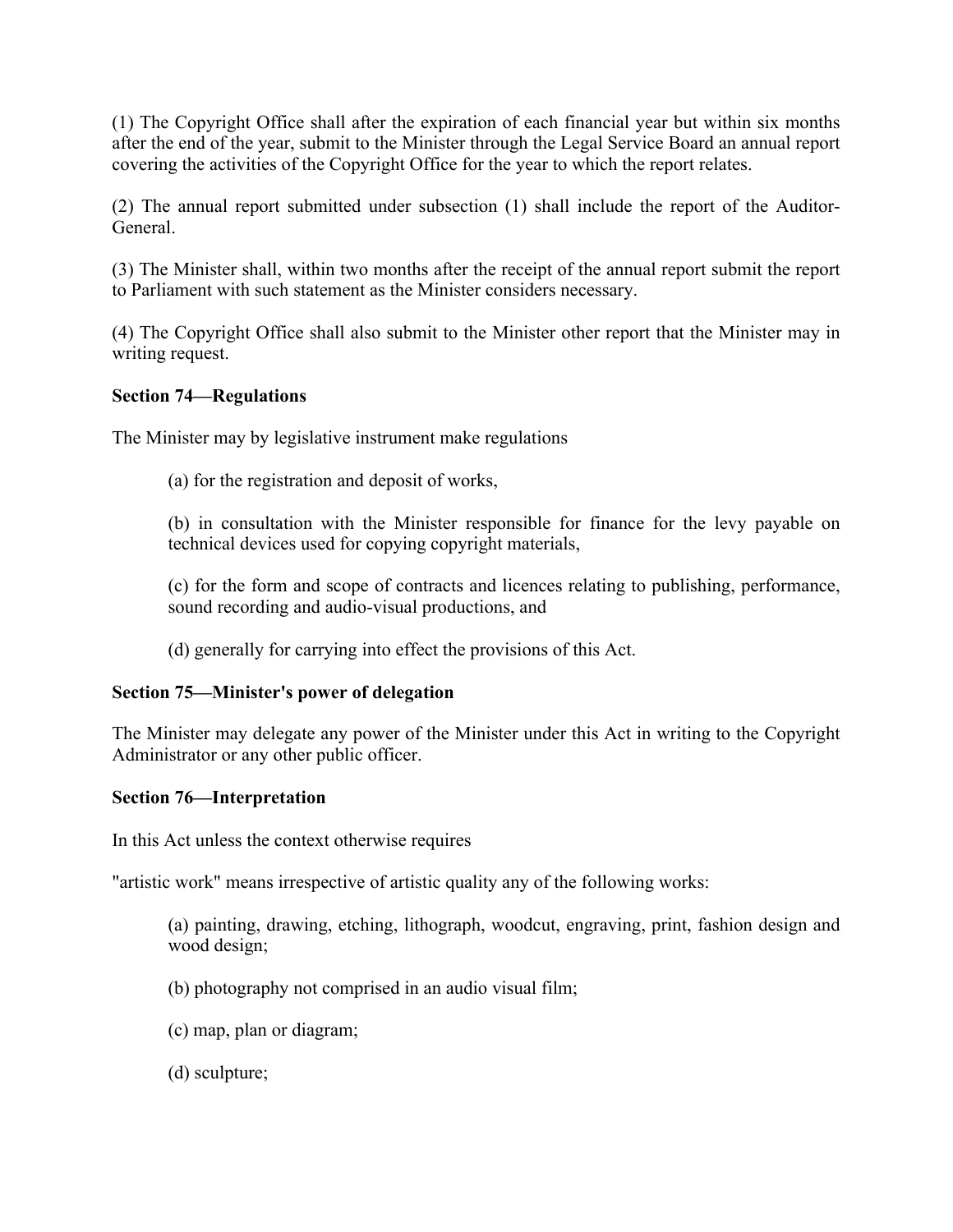(e) work of architecture in the form of building or model; or

(f) work of applied art, whether handicraft or produced on an industrial scale;

"audio-visual work" means a work that consists of a series of related images which impart the impression of motion, with or without accompanying sounds, susceptible of being made visible, and where accompanied by sounds susceptible of being made audible;

"author" means a person who creates a work, and in the case of cinematographic work or sound recording means the person by whom the arrangements for the making of the work or recording is undertaken;

"Board" means the National Folklore Board;

"broadcasting" means the transmitting for reception by the general public over a distance by means of radio, television, electromagnetic emissions, light beams, wire, cable or other means;

"choreographic work' includes forms of dance, whether or not in dramatic form;

"collective licence" means a licence issued by a collective administration body under which copies of a protected work can be made;

"communication to the public" means the transmission, other than broadcasting, by wire or without wire, of the images or sounds or both of a work, a performance or a sound recording in such a way that the images or sounds can be perceived by persons outside the normal circle of a family and its closest social acquaintances at a place or places so distant from the place where the transmission originates that without the transmission, the images or sounds would not be perceivable irrespective of whether the person can receive images or sounds at the same place and time, or at different places or times individually chosen by them;

"copy" means a reproduction of a work in a written form, or in the form of a recording or film, or in any manner or form, but an object shall not be taken to be a copy of an architectural work unless the object is a building or a model;

"derivative work" means a work resulting from adaptation, translation or other transformation of an original work in so far as it constitutes an independent creation;

"device" includes audio or visual cassettes, compact discs, CD-Rom's, VCR's, photocopy machines and any other device used to copy copyright materials;

"fixation" means the embodiment of sounds, images or images and sounds or of representations made from them from which the sounds, images or images and sounds can be perceived, reproduced or communicated through a device;

"folklore" means the literary, artistic and scientific expressions belonging to the cultural heritage of Ghana which are created, preserved and developed by ethnic communities of Ghana or by an unidentified Ghanaian author, and includes kente and adinkra designs, where the author of the designs are not known, and any similar work designated under this Act to be works of folklore;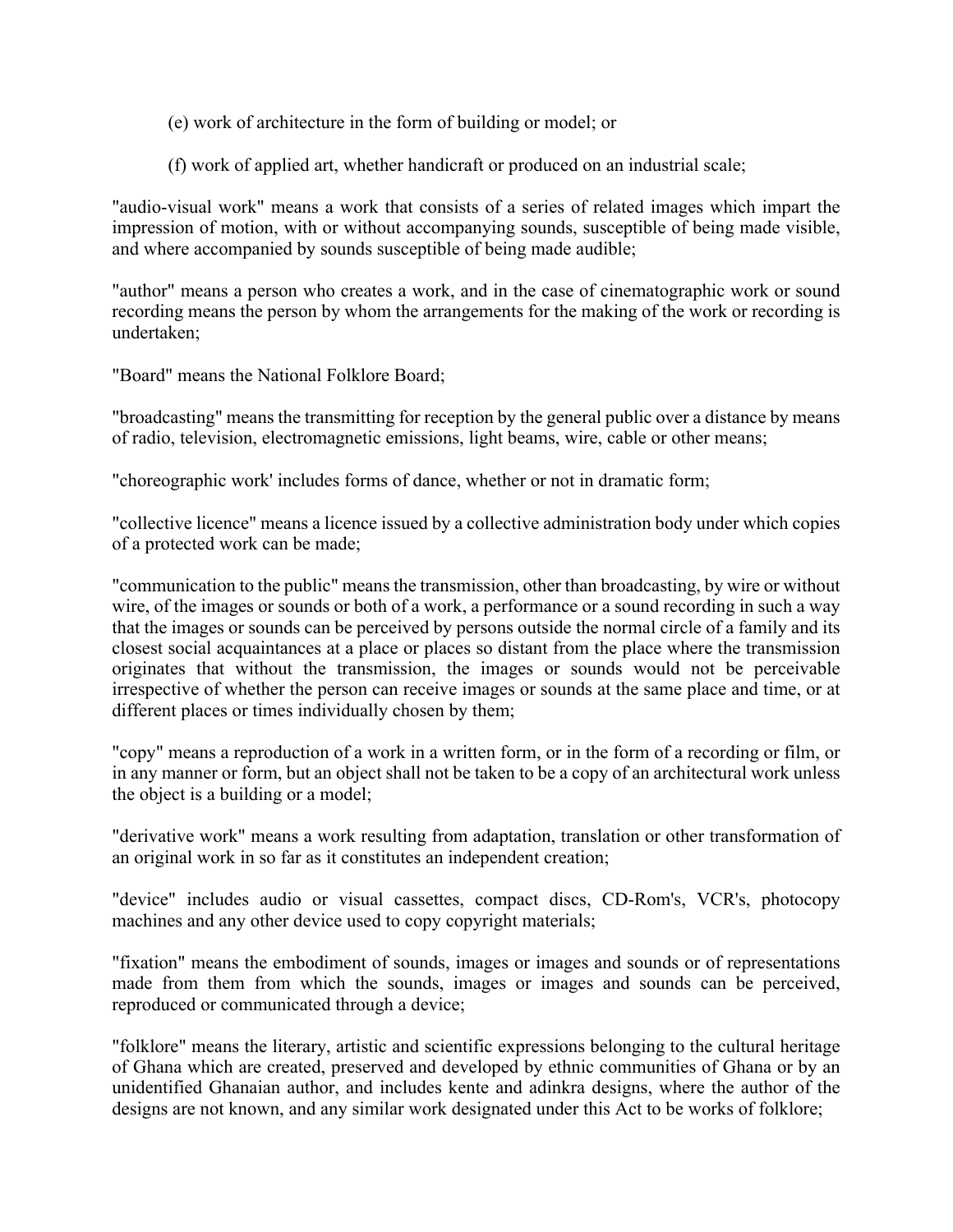"literary work" includes

- (a) novels, stories or poetical works;
- (b) plays, stage directions, film scenarios or broadcasting scripts;
- (c) textbooks, treaties, histories, biographies, essays or articles;

(d) encyclopedias, dictionaries, directories, time tables, anthologies, databases or compilation of data or other material, whether in machine readable form, which by reason of the selection or arrangement of contents constitutes intellectual creations;

- (e) letters, reports or memoranda;
- (f) lectures, addresses or sermons; and
- (g) computer programmes whatever may be the mode or form of expression;

"mechanical night" means the right of the author to reproduce literary, dramatic or musical works in the form of sound recordings and audio-visual works produced mechanically and includes electro-acoustic and electronic procedures the rights of which are usually administered by authors, societies or other appropriate organisations;

"Minister" means the Minister responsible for Justice;

"musical work" includes any musical work irrespective of its musical quality and words composed for musical accompaniment;

"owner" means the person to whom the copyright in a work belongs and includes the heir of an author or an assignee in whole or in part of a copyright;

"performance" means the presentation of a work by such action as dancing, playing, reciting, singing, delivering, declaiming or protecting to listeners or spectators;

"performer" means the actor, dancer, musician, singer and other persons who act, sing, deliver, declaim, play in or otherwise perform literary or artistic works or expressions of folklore;

"producer" means a person or an entity that

- (a) finances or organises
	- (i) stage performances; or
	- (ii) productions; or
- (b) undertakes the first fixation of audio-visual work or sound recording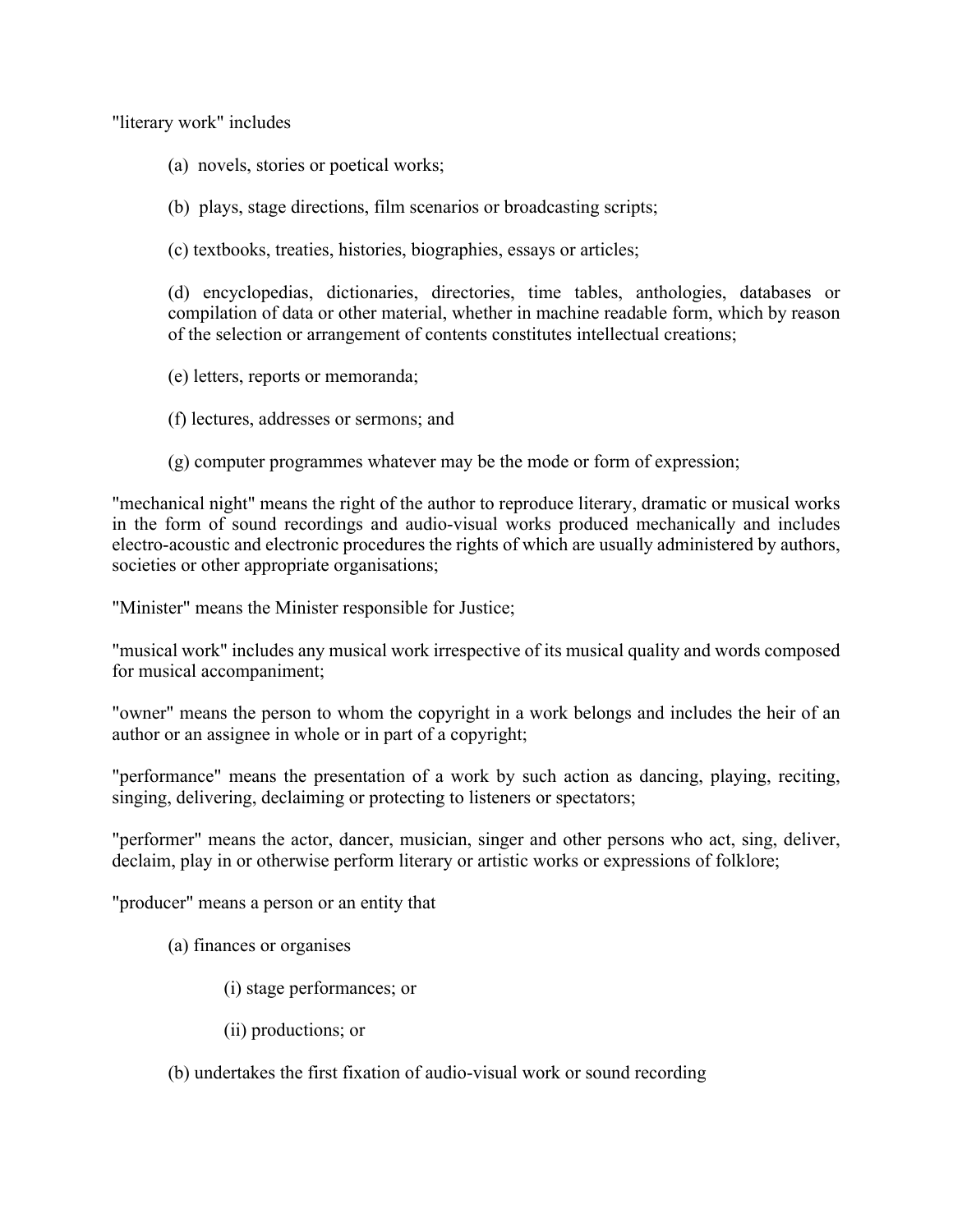"public performance" means

(a) in the case of a work other than an audiovisual work, the recitation, playing, dancing, acting or otherwise performing the work, either directly or by means of any device or process;

(b) in the case of an audiovisual work, the showing of images in sequence and the making of accompanying sounds audible; and

(c) in the case of a sound recording, making the recorded sounds audible

at a place or at places where persons outside the normal circle of the family and its closest acquaintances are or can be present, irrespective of whether they are or can be present at the same place and time, or at different places or times, and where the performance can be perceived without the need for broadcasting or communication to the public within the meaning of the definitions of "broadcasting" and "communication to the public";

"public place" means any building, place or conveyance to which for the time being the public are entitled or permitted to have access, either without any condition or upon condition of making any payment, and includes theatres, hotels, cinemas, concert halls, dance halls, bars, clubs, sports grounds, holiday resorts, circuses, restaurants and commercial banking and industrial establishments;

"publisher" means a person who undertakes the publication of a work by the issue of copies to the public usually for sale or in the case of a sound recording or audio-visual work a publisher is the person who issues duplicates of the sound recording or audio visual work;

"programme-carrying signals" means electronically generated carriers transmitting live or recorded material consisting of images, sounds or both, in their original form or any form recognisably derived from the original, in extra-terrestrial space;

"sound recording" means work that results from the fixation of a series of musical, spoken or other sound, or of a representation of sounds but does not include sounds accompanying a motion picture or other audio-visual work regardless of the nature of the material objects in which those sounds are embodied;

"systematic instructional activities" means the methodical presentation of information for educational purposes;

"work of joint authorship" means a work created by two or more authors in collaboration, in which the individual contributions are indistinguishable from each other.

# **Section 77—Repeal and saving**

(1) The Copyright Law, 1985 (P.N.D.C.L. 110) is hereby repealed.

(2) The rights, assets, properties, obligations and liabilities of the Copyright Office under the repealed enactment are by this Act transferred to the Copyright Office established under this Act.